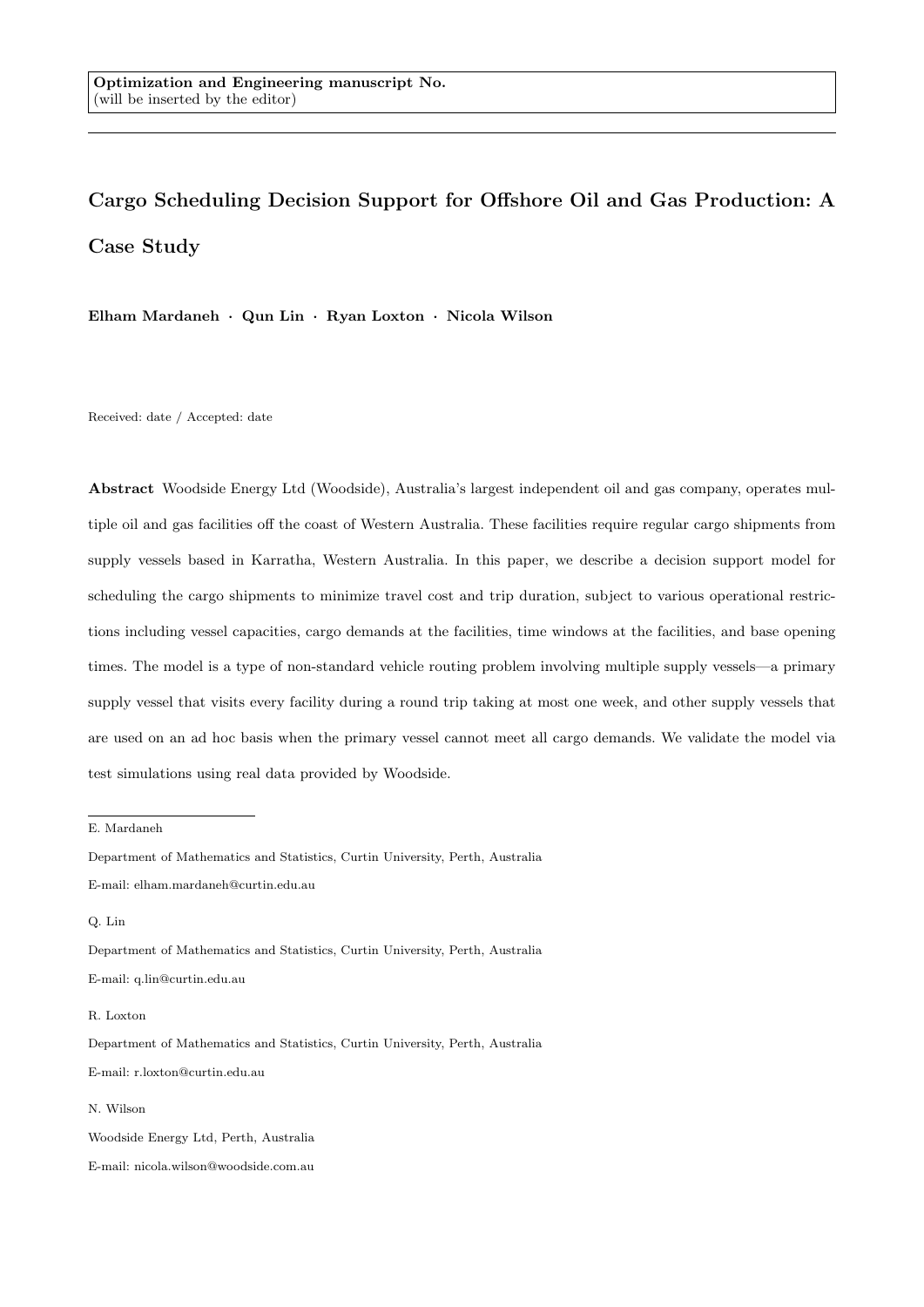Keywords Cargo scheduling · Vehicle routing problem · Mixed-integer linear programming · Oil and gas production

Mathematics Subject Classification (2000)  $90B06 \cdot 90B50 \cdot 90B90 \cdot 90C11$ 

#### 1 Introduction

This paper describes the results of a joint research project between Curtin University, Australia and Woodside Energy Ltd (Woodside), Australia's largest independent oil and gas company. The purpose of the project was to develop a decision support model for optimally scheduling the cargo deliveries at Woodside-operated offshore oil and gas facilities in the Indian Ocean off the coast of North West Australia.

The cargo deliveries are performed by a vessel fleet consisting of one primary supply vessel and multiple secondary vessels. In the past, the fleet operated a "taxi-style" service whereby cargo deliveries were routed on an ad hoc basis according to requests from the offshore facilities. The work in this paper was commissioned by Woodside to investigate a fixed schedule format whereby the primary supply vessel performs the same round trip each week, visiting every offshore facility once according to fixed arrival times. This fixed schedule format (which may require chartering a larger primary vessel in the future) is cheaper to implement and allows the offshore facilities to plan their operations with more certainty regarding cargo deliveries.

The purpose of this paper is to present a decision support model for designing the new schedule format. The design problem involves determining an optimal seven-day schedule during which the primary supply vessel visits every facility on a single round trip starting and finishing at the supply base. The secondary supply vessels are used on an ad hoc basis to fill any cargo delivery shortfalls left over by the primary vessel. The problem is to choose the trip start times and vessel routes (which are defined by the facility visit sequence and facility arrival times) to ensure that prescribed cargo delivery requirements are satisfied. The optimization objective incorporates two criteria: travel cost (less travel is better) and trip duration (less time is better). There is a natural trade-off between these two criteria; for example, the minimum-distance schedule typically requires long periods of unproductive waiting. The proposed decision support model provides a tool for finding the best compromise between these competing objectives.

The cargo scheduling problem described above can be viewed as a vehicle routing problem with side constraints [4, 6]. These constraints include the following:

1. Cargo carried by a vessel cannot exceed the vessel's capacity;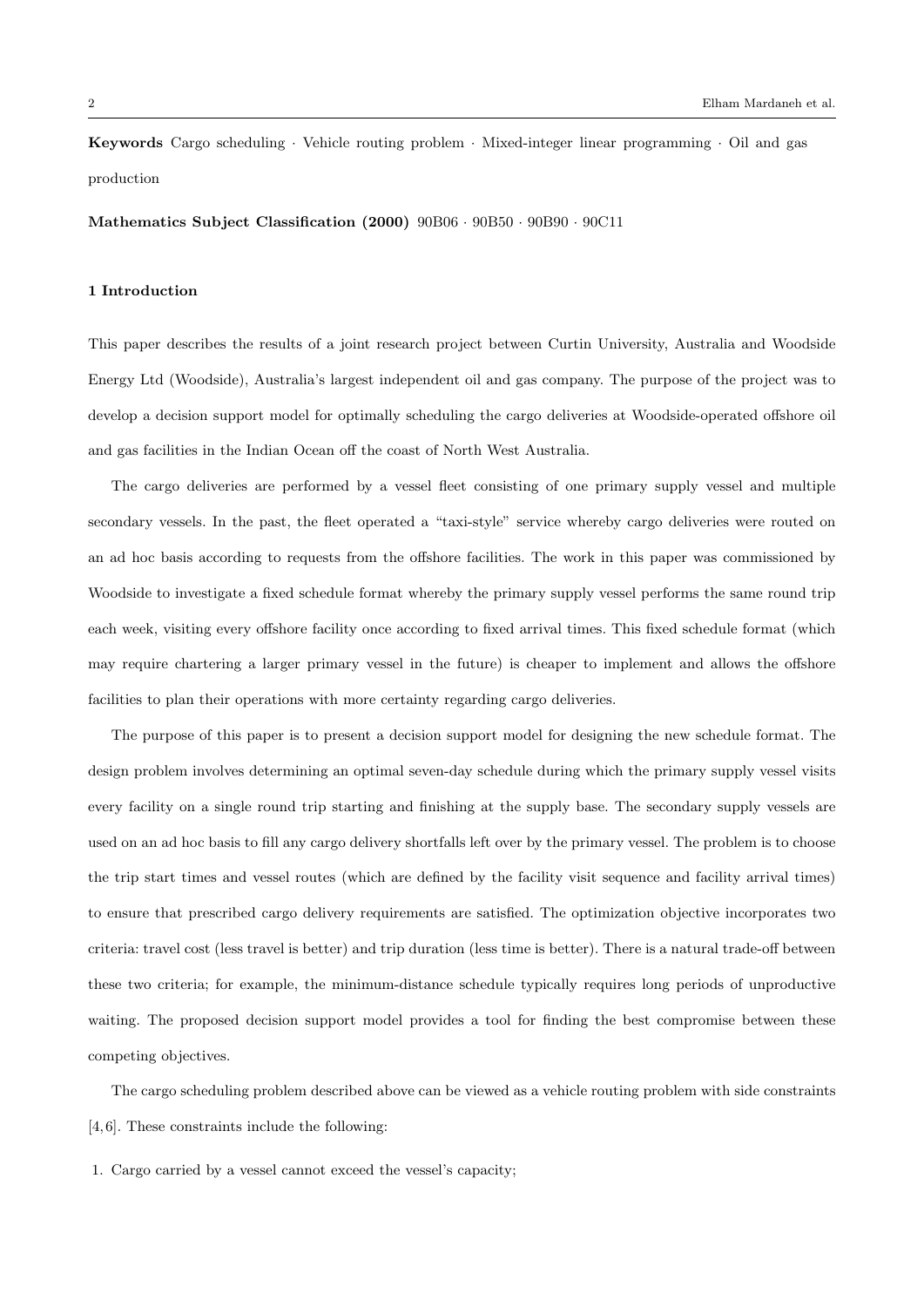- 2. Each offshore facility has a certain cargo demand that must be delivered;
- 3. The supply base is only open for part of each day and servicing can be paused during base closure;
- 4. The offshore facilities may be open for all or part of each day;
- 5. There is a fixed helicopter schedule for transporting personnel and, due to limited manpower at the offshore facilities, cargo operations cannot occur while a facility is being prepared for helicopter arrival;
- 6. Night cargo operations are prohibited at some offshore facilities;
- 7. Each vessel's tour cannot exceed seven days in duration; and
- 8. A minimum amount of cargo must be offloaded on each visit.

Constraints 4-6 above define a set of disjoint arrival windows for each offshore facility: a vessel must arrive during one of these windows to ensure that its cargo offload operation does not intersect with facility closure, helicopter arrival preparation, or possibly night hours if there are restrictions on night-time loading. Thus, our cargo scheduling problem can be viewed as a vehicle routing problem with time windows, a class of problems that has been extensively studied in the literature [4]. In addition, our problem also includes the non-standard side constraints 3, 7, and 8. These non-standard constraints have been considered individually in the literature; see, for example, references  $[1,3,7]$  for minimum delivery constraints and references  $[2,5]$  for trip duration constraints. However, we are unaware of any previous work that incorporates all of constraints 1-8 above into a combined optimization model.

The model described in this paper, which has been designed specifically for Woodside's cargo scheduling problem, does indeed contain all of constraints 1-8. Since the model is challenging to solve for realistic industry scenarios, we present a heuristic method for determining an initial feasible schedule, which can be used to initialize (and ultimately accelerate the convergence of) commercial optimization solvers such as CPLEX. The proposed model has been applied at a strategic level to advise Woodside on fleet replacement options and different schedule formats.

### 2 Model Description

We consider a network  $(N, \mathcal{A})$ , where N is the node set (containing nodes representing the facilities) and A is the arc set (containing arcs representing the transportation links between facilities). In the node set  $\mathcal{N}$ , the supply base is represented by a single node 0 and each offshore facility is represented by multiple nodes, one for each arrival window. Let  $\mathcal F$  denote the set of offshore facilities and let  $\mathcal N_f$  denote the set of nodes corresponding to facility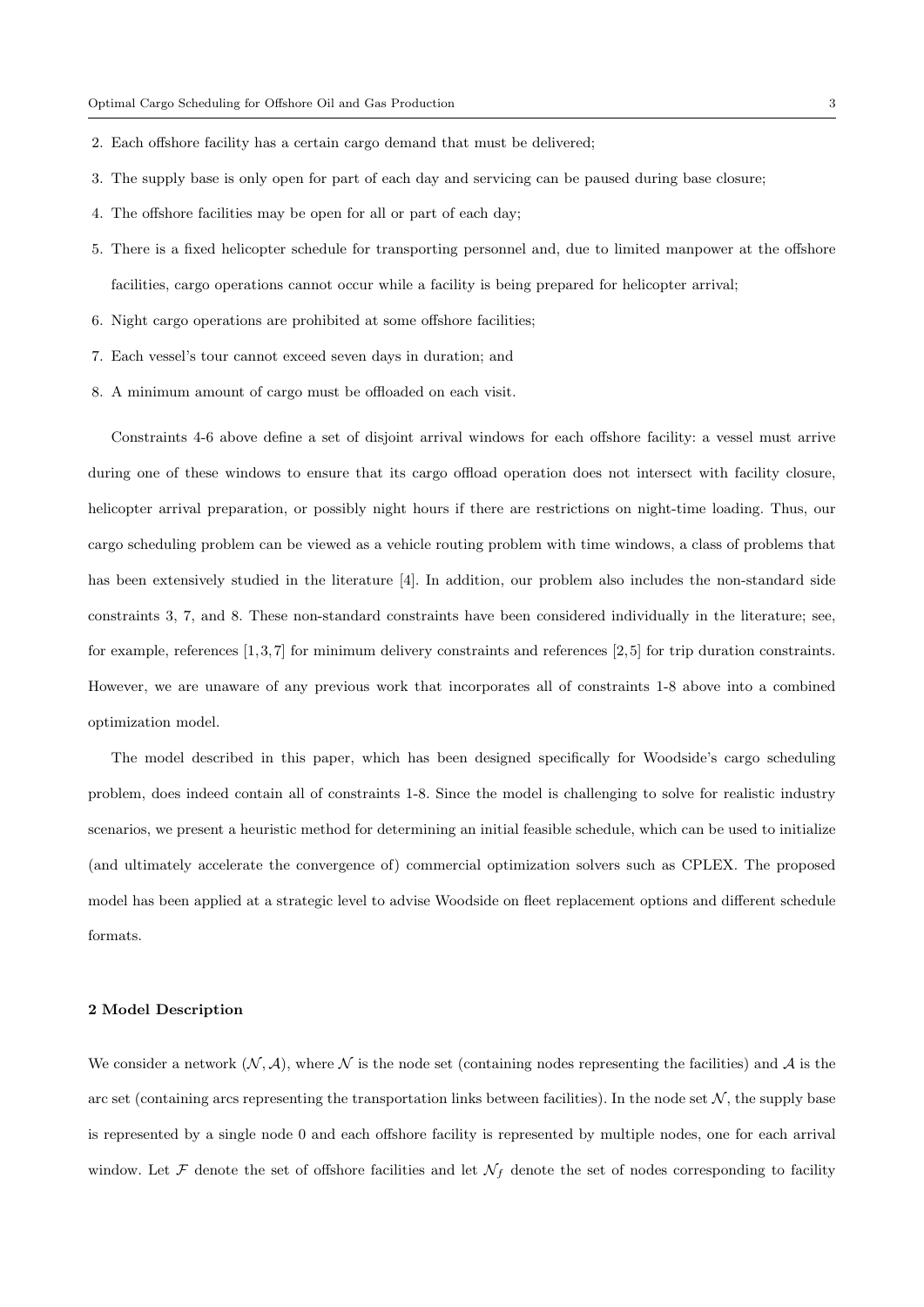$f \in \mathcal{F}$  (each node in  $\mathcal{N}_f$  corresponds to a different time window for facility f). Furthermore, let  $\mathcal{K} = \{k_P\} \cup \mathcal{K}_S$ denote the set of vessels, where  $k_P$  represents the primary supply vessel (conducts a closed tour visiting every facility) and the elements of  $K_S$  represent the secondary supply vessels (used on an ad hoc basis when needed).

Vessel  $k \in \mathcal{K}$  is defined by the following parameters:  $Q^k$  (deck-space capacity in m<sup>2</sup>),  $\tau_{ij}^k$  (travel time required to traverse  $(i, j) \in \mathcal{A}$ ),  $\alpha_{ij}^k$  (fixed cost coefficient corresponding to  $(i, j) \in \mathcal{A}$ ), and  $\beta_{ij}^k$  (variable cost coefficient corresponding to  $(i, j) \in \mathcal{A}$ ). The cost coefficients define the travel costs for the optimization problem; vessel k traversing arc  $(i, j)$  incurs a fixed cost of  $\alpha_{ij}^k$  and a variable cost of  $\beta_{ij}^k$  for every  $m^2$  of cargo flow. In practice, these coefficients are typically chosen to measure travel distance or fuel consumption. For each offshore facility  $f \in \mathcal{F}$ , the key parameters are:  $q_f$  (cargo demand in m<sup>2</sup> of deck-space),  $\delta_f^k$  (service duration for vessel  $k \in \mathcal{K}$ ), and  $\epsilon_f^k$ (minimum cargo offload in m<sup>2</sup> for vessel  $k \in \mathcal{K}$ ).

Our model is based on the following assumptions: time is measured in hours; the vessel fleet is heterogeneous; service interruptions due to facility closure are allowed at the base but not at offshore facilities; each vessel undergoes an initial base service before departing from the base; the open/close times of the supply base are the same on each day; and vessels start servicing facilities immediately after arrival. Since service interruptions are not allowed at offshore facilities, a vessel arriving at an offshore facility during a certain working shift must complete the service during the same shift. In contrast, servicing at the base can be paused while the base is closed.

The primary supply vessel performs a single closed tour visiting every offshore facility; each secondary supply vessel performs at most one closed tour and is not required to visit all facilities. The primary supply vessel's tour takes at most one week (inclusive of base service). All other tours must be completed within the same time frame as the primary vessel's tour. Since each tour can begin on any day of the week and may take as long as 7 days, we consider the problem over an indicative 14-day time horizon.

Let  $\delta_0^k$  denote the service duration at the base for vessel  $k \in \mathcal{K}$ . Furthermore, let  $[a_0^d, b_0^d]$  denote the supply base's opening period on day  $d \in \{1, ..., 14\}$ , and let  $[a_i, b_i]$  denote the arrival time window for node  $i \in \mathcal{N} \setminus \{0\}$ . Since the base's open and close times are the same on each day,  $a_0^{d+1} = a_0^d + 24$  and  $b_0^{d+1} = b_0^d + 24$  for each  $d \in \{1, \ldots, 13\}$ . Furthermore,

$$
b_0^1 - a_0^1 = b_0^2 - a_0^2 = \dots = b_0^{14} - a_0^{14}.
$$

The decision variables in the model are defined below:

•  $x_{ij}^k =$  binary variable indicating whether vessel  $k \in \mathcal{K}$  traverses link  $(i, j) \in \mathcal{A}$   $(x_{ij}^k = 1)$  if this occurs;  $x_{ij}^k = 0$ otherwise)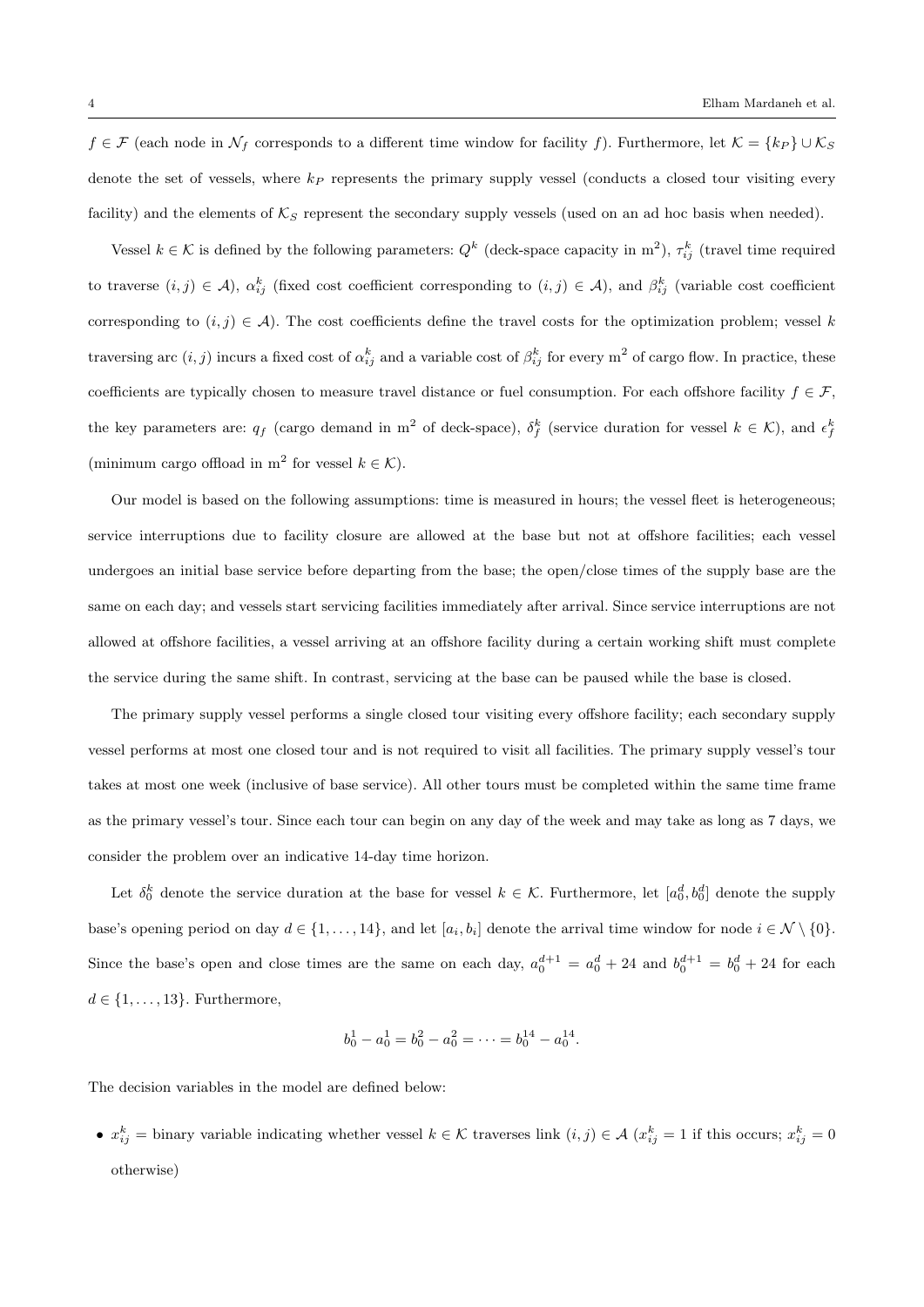- $z_{dl}^k$  = binary variable indicating whether vessel  $k \in \mathcal{K}$  starts the initial base service on day d and completes the base service on day  $d + l \in \{d, d + 1, \ldots, 14\}$
- $y_{ij}^k = \text{cargo flow transported by vessel } k \in \mathcal{K} \text{ along link } (i, j) \in \mathcal{A}$
- $s_i^k =$  arrival time of vessel  $k \in \mathcal{K}$  at node  $i \in \mathcal{N} \setminus \{0\}$
- $s_0^k$  = base service start time of vessel  $k \in \mathcal{K}$
- $t^k = \text{trip duration of vessel } k \in \mathcal{K}$

We define  $s_i^k = 0$  if vessel k never visits node *i*. Similarly, for any secondary supply vessel  $k \in \mathcal{K}_S$ , we define  $s_0^k = 0$ and  $t^k = 0$  if vessel k never leaves the base (recall that the primary supply vessel must leave the base, but there is no such requirement for the secondary vessels).

The performance metrics of interest are travel cost and trip duration. These quantities are defined as follows:

$$
\text{Travel Cost Function} = \sum_{k \in \mathcal{K}} \sum_{(i,j) \in \mathcal{A}} \alpha_{ij}^k x_{ij}^k + \sum_{k \in \mathcal{K}} \sum_{(i,j) \in \mathcal{A}} \beta_{ij}^k y_{ij}^k \tag{1}
$$

and

$$
Trip \; \text{Duration Function} = \sum_{k \in \mathcal{K}} t^k. \tag{2}
$$

In the proposed decision support model, a composite objective function is formed by taking the linear combination (with appropriate weights) of the travel cost and trip duration functions. This composite objective function should be minimized subject to the constraints listed below (in what follows,  $M$  is a sufficiently large positive number).

• Bound constraints on the cargo flows:

$$
0 \le y_{ij}^k \le Q^k, \quad (i,j) \in \mathcal{A}, \quad k \in \mathcal{K}.
$$

• Bound constraints on the facility arrival times:

$$
\sum_{j \in \mathcal{N}} a_i x_{ji}^k \le s_i^k \le \sum_{j \in \mathcal{N}} b_i x_{ji}^k, \quad i \in \mathcal{N}_f, \quad f \in \mathcal{F}, \quad k \in \mathcal{K}.
$$
 (4)

• Bound constraints on the base service start times for the primary vessel:

$$
\sum_{d=1}^{7} \sum_{l=0}^{7} a_0^d z_{dl}^{k_P} \le s_0^{k_P} \le \sum_{d=1}^{7} \sum_{l=0}^{7} b_0^d z_{dl}^{k_P}.
$$
\n
$$
(5)
$$

• Bound constraints on the base service start times for each secondary vessel:

$$
\sum_{d=1}^{14} \sum_{l=0}^{14-d} a_0^d z_{dl}^k \le s_0^k \le \sum_{d=1}^{14} \sum_{l=0}^{14-d} b_0^d z_{dl}^k, \quad k \in \mathcal{K}_S.
$$
 (6)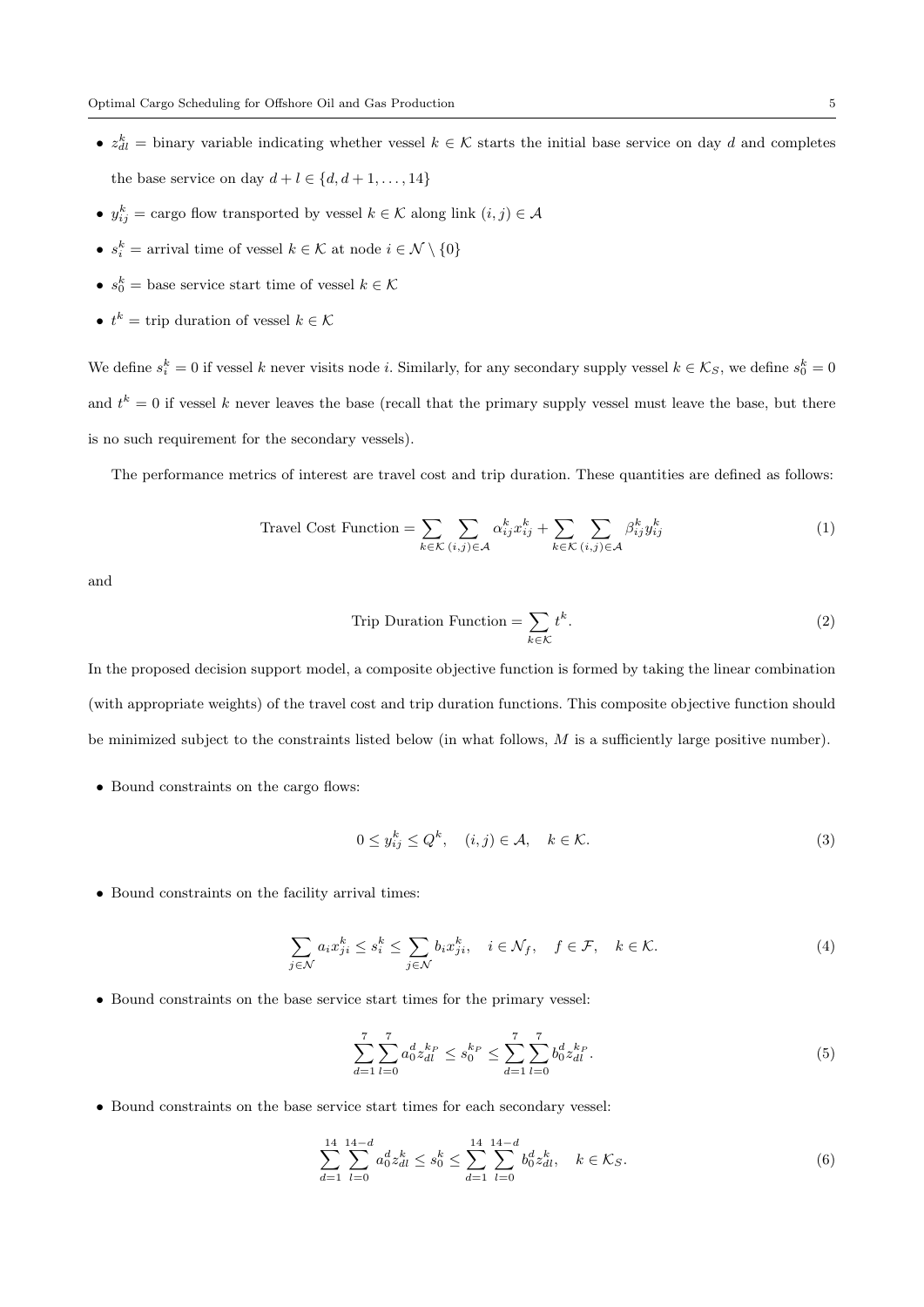$\bullet\,$  Bound constraints on the trip durations:

$$
0 \le t^k \le \sum_{j \in \mathcal{N}} 168x_{0j}^k, \quad k \in \mathcal{K}.\tag{7}
$$

• Zero commodity flow if the corresponding link is not traversed:

$$
y_{ij}^k \le Q^k x_{ij}^k, \quad (i,j) \in \mathcal{A}, \quad k \in \mathcal{K}.
$$

• Cargo flow cannot exceed deck-space capacity:

$$
\sum_{j \in \mathcal{N}} y_{0j}^k \le Q^k, \quad k \in \mathcal{K}.\tag{9}
$$

• Each offshore facility is visited precisely once by the primary supply vessel:

$$
\sum_{j \in \mathcal{N}} \sum_{i \in \mathcal{N}_f} x_{ji}^{k_P} = 1, \quad f \in \mathcal{F}.
$$
\n(10)

• Each offshore facility is visited at most once by each secondary supply vessel:

$$
\sum_{j \in \mathcal{N}} \sum_{i \in \mathcal{N}_f} x_{ji}^k \le 1, \quad f \in \mathcal{F}, \quad k \in \mathcal{K}_S. \tag{11}
$$

• Conservation of vessel flow at each node:

$$
\sum_{j \in \mathcal{N}} x_{ji}^k = \sum_{j \in \mathcal{N}} x_{ij}^k, \quad i \in \mathcal{N}, \quad k \in \mathcal{K}.
$$
\n(12)

• Primary supply vessel performs a single closed tour:

$$
\sum_{j \in \mathcal{N}} x_{0j}^{k_P} = 1. \tag{13}
$$

• Each secondary supply vessel performs at most one closed tour:

$$
\sum_{j \in \mathcal{N}} x_{0j}^k \le 1, \quad k \in \mathcal{K}_S. \tag{14}
$$

• Vessels cannot deliver less than the minimum offload amount:

$$
\sum_{j \in \mathcal{N}} \sum_{i \in \mathcal{N}_f} y_{ji}^k - \sum_{j \in \mathcal{N}} \sum_{i \in \mathcal{N}_f} y_{ij}^k \ge \sum_{j \in \mathcal{N}} \sum_{i \in \mathcal{N}_f} \epsilon_f^k x_{ji}^k, \quad f \in \mathcal{F}, \quad k \in \mathcal{K}.
$$
 (15)

• Cargo demand requirements:

$$
\sum_{k \in \mathcal{K}} \sum_{j \in \mathcal{N}} \sum_{i \in \mathcal{N}_f} y_{ji}^k - \sum_{k \in \mathcal{K}} \sum_{j \in \mathcal{N}} \sum_{i \in \mathcal{N}_f} y_{ij}^k = q_f, \quad f \in \mathcal{F}.
$$
\n(16)

• Time sequencing constraints (between offshore facilities):

$$
\sum_{i \in \mathcal{N}_{f_1}} s_i^k + \delta_{f_1}^k + \sum_{i \in \mathcal{N}_{f_1}} \sum_{j \in \mathcal{N}_{f_2}} \tau_{ij}^k x_{ij}^k \le \sum_{i \in \mathcal{N}_{f_2}} s_i^k + M \left\{ 1 - \sum_{i \in \mathcal{N}_{f_1}} \sum_{j \in \mathcal{N}_{f_2}} x_{ij}^k \right\}, \quad f_1 \in \mathcal{F}, \quad f_2 \in \mathcal{F}, \quad k \in \mathcal{K}. \tag{17}
$$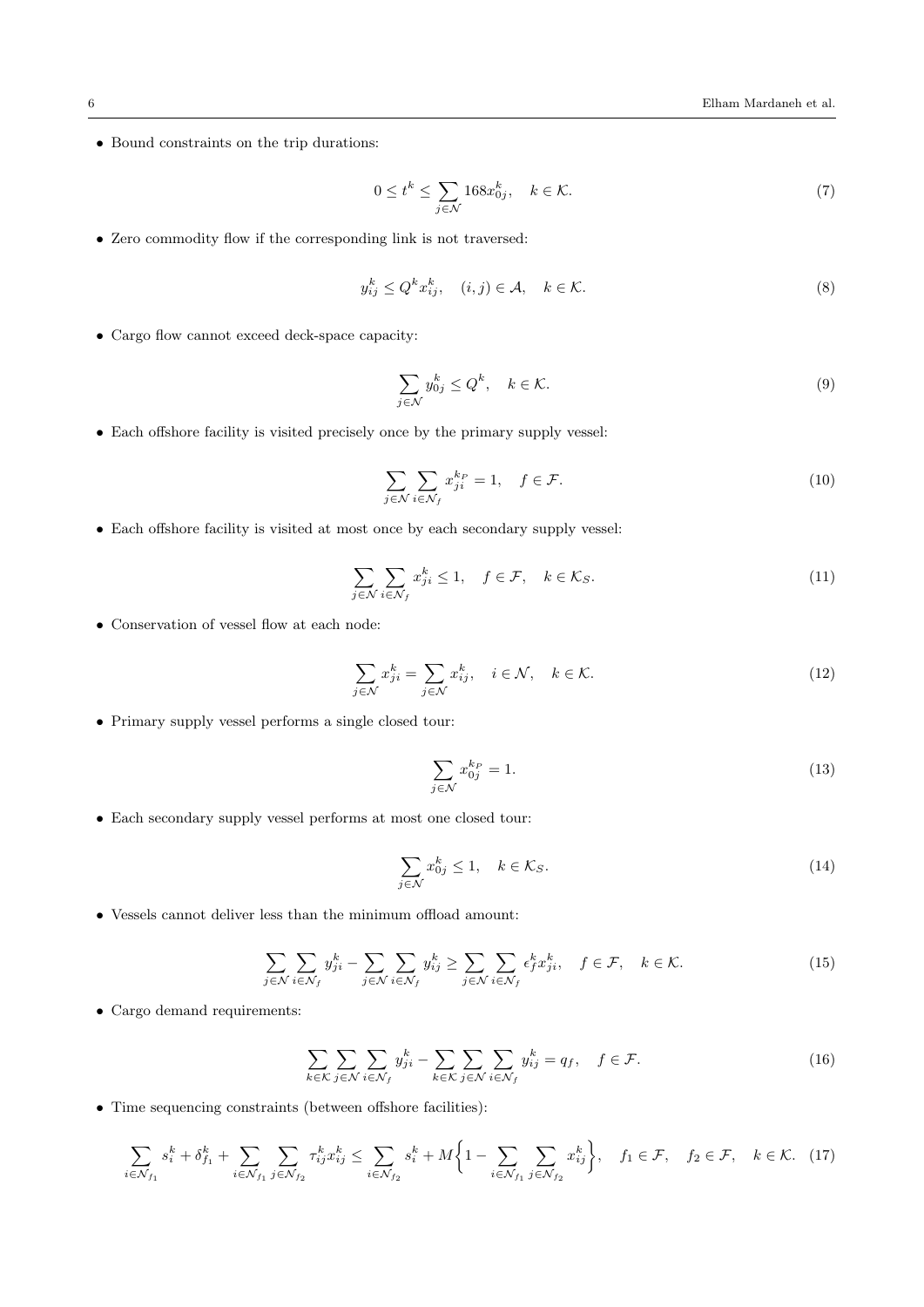• Time sequencing constraints (from the base to an offshore facility – primary vessel):

$$
s_0^{k_P} + \delta_0^{k_P} + \sum_{j \in \mathcal{N}_f} \tau_{0j}^{k_P} x_{0j}^{k_P} + \sum_{d=1}^7 \sum_{l=0}^7 l(a_0^{d+1} - b_0^d) z_{dl}^{k_P} \le \sum_{j \in \mathcal{N}_f} s_j^{k_P} + M \left\{ 1 - \sum_{j \in \mathcal{N}_f} x_{0j}^{k_P} \right\}, \quad f \in \mathcal{F}.
$$
 (18)

• Time sequencing constraints (from the base to an offshore facility – secondary vessels):

$$
s_0^k + \delta_0^k + \sum_{j \in \mathcal{N}_f} \tau_{0j}^k x_{0j}^k + \sum_{d=1}^{14} \sum_{l=0}^{14-d} l(a_0^{d+1} - b_0^d) z_{dl}^k \le \sum_{j \in \mathcal{N}_f} s_j^k + M \left\{ 1 - \sum_{j \in \mathcal{N}_f} x_{0j}^k \right\}, \quad f \in \mathcal{F}, \quad k \in \mathcal{K}_S. \tag{19}
$$

• Time sequencing constraints (from an offshore facility to the base):

$$
\sum_{j \in \mathcal{N}_f} s_j^k + \delta_f^k + \sum_{j \in \mathcal{N}_f} \tau_{j0}^k x_{j0}^k \le s_0^k + t^k + M \left\{ 1 - \sum_{j \in \mathcal{N}_f} x_{j0}^k \right\}, \quad f \in \mathcal{F}, \quad k \in \mathcal{K}.
$$
 (20)

• Primary supply vessel must begin base service in the first week:

$$
\sum_{d=1}^{7} \sum_{l=0}^{7} z_{dl}^{k_P} = 1.
$$
\n(21)

• Secondary supply vessels must depart from the base if used:

$$
\sum_{d=1}^{14} \sum_{l=0}^{14-d} z_{dl}^k = \sum_{j \in \mathcal{N}} x_{0j}^k, \quad k \in \mathcal{K}_S.
$$
 (22)

• Bounds on the base service completion time for the primary vessel:

$$
\sum_{d=1}^{7} \sum_{l=0}^{7} a_0^{d+l} z_{dl}^{k_P} \le s_0^{k_P} + \delta_0^{k_P} + \sum_{d=1}^{7} \sum_{l=0}^{7} l(a_0^{d+1} - b_0^d) z_{dl}^{k_P} \le \sum_{d=1}^{7} \sum_{l=0}^{7} b_0^{d+l} z_{dl}^{k_P}.
$$
\n(23)

• Bounds on the base service completion time for the secondary vessels:

$$
\sum_{d=1}^{14} \sum_{l=0}^{14-d} a_0^{d+l} z_{dl}^k \le s_0^k + \delta_0^k + \sum_{d=1}^{14} \sum_{l=0}^{14-d} l (a_0^{d+1} - b_0^d) z_{dl}^k
$$
\n
$$
\le \sum_{d=1}^{14} \sum_{l=0}^{14-d} b_0^{d+l} z_{dl}^k + M \left\{ 1 - \sum_{d=1}^{14} \sum_{l=0}^{14-d} z_{dl}^k \right\}, \quad k \in \mathcal{K}_S.
$$
\n
$$
(24)
$$

• Primary supply vessel must start before the secondary supply vessels:

$$
M\left\{1-\sum_{d=1}^{14}\sum_{l=0}^{14-d}z_{dl}^k\right\}+s_0^k\geq s_0^{k_P}, \quad k\in\mathcal{K}_S.
$$
 (25)

• Secondary supply vessels must finish before the primary supply vessel:

$$
-M\left\{1-\sum_{d=1}^{14}\sum_{l=0}^{14-d}z_{dl}^{k}\right\}+s_{0}^{k}+t^{k}\leq s_{0}^{k_{P}}+t^{k_{P}},\quad k\in\mathcal{K}_{S}.\tag{26}
$$

Our decision support model can now be defined as follows: Minimize a linear combination of the objectives (1) and (2) subject to constraints (3)-(26). This problem is a mixed-integer linear programming problem. In the next section, we describe a computational strategy for solving this problem.

Note that  $a_0^{d+1}$  in constraints (19) and (24) is undefined when  $d = 14$ . This is not a problem, however, because  $l = 0$  when  $d = 14$  and thus we always have  $l(a_0^{d+1} - b_0^d) = 0$  regardless of the value of  $a_0^{d+1}$ .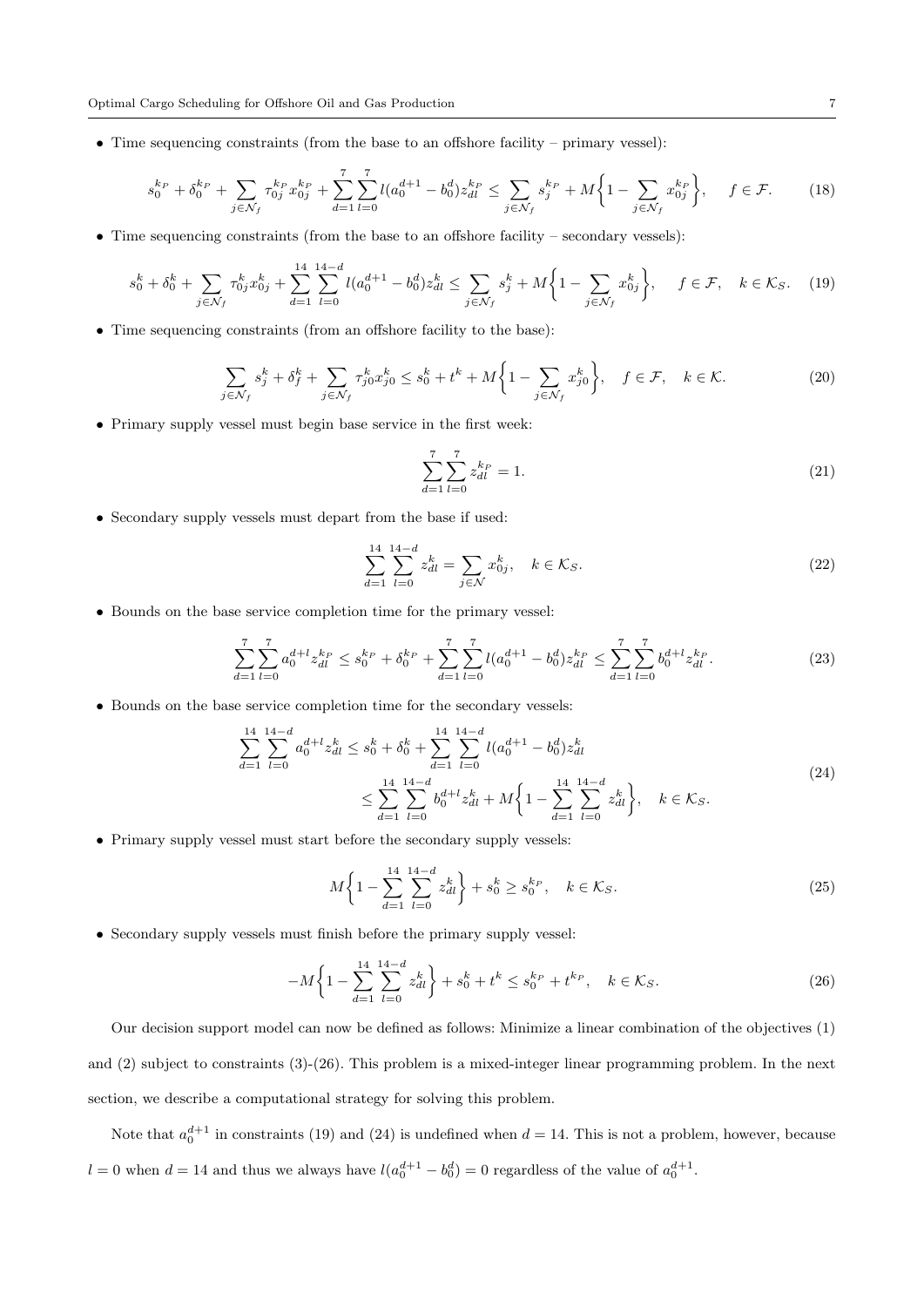## 3 Solution Approach

Since the mixed-integer linear programming model in Section 2 is usually very challenging to solve for realistic problem instances, we now discuss several methods for simplifying the model. One such method involves using the arrival time windows to determine links that cannot be traversed, and then eliminating the corresponding  $x_{ij}^k$  and  $y_{ij}^k$  variables. This is described in the following result.

Theorem 1 Any feasible schedule for the mixed-integer linear programming model in Section 2 satisfies

$$
x_{ij}^{k} = 0, \quad y_{ij}^{k} = 0, \quad (i, j) \in \mathcal{A}, \quad k \in \mathcal{K} : b_{j} < \begin{cases} a_{i} + \delta_{i}^{k} + \tau_{ij}^{k}, & \text{if } i \in \mathcal{N} \setminus \{0\}, \\ a_{0}^{1} + \delta_{0}^{k} + \tau_{0j}^{k}, & \text{if } i = 0. \end{cases}
$$

Proof The earliest time that vessel k can reach node j from node i is  $a_i + \delta_i^k + \tau_{ij}^k$  for  $i \in \mathcal{N} \setminus \{0\}$  and  $a_0^1 + \delta_0^k + \tau_{0j}^k$ for  $i = 0$ . Clearly, if  $b_j$  is less than the earliest possible arrival time at node j, then vessel k cannot traverse link  $(i, j)$ , and the corresponding  $x_{ij}^k$  and  $y_{ij}^k$  variables must be zero.

Now, define

$$
\theta^k = \bigg\lceil \frac{\delta_0^k}{b_0^1 - a_0^1} \bigg\rceil.
$$

The base service for vessel k must take place over at least  $\theta^k$  distinct days. For example, if  $\delta_0^k = 17$  and the base is open for 12 hours each day, then vessel k's service at the base must span  $\theta^k = 2$  days. Our next result shows that  $z_{dl}^k$  for  $l \notin {\theta^k - 1, \theta^k}$  can be eliminated from the model.

Theorem 2 Any feasible schedule for the mixed-integer linear programming model in Section 2 satisfies

$$
z_{dl}^k = 0
$$
,  $d \in \{1, ..., 14\}$ ,  $l \notin \{\theta^k - 1, \theta^k\}$ ,  $k \in \mathcal{K}$ .

*Proof* Suppose, to the contrary, that there exists a feasible schedule with  $z_{dl}^k = 1$  for some  $l \leq \theta^k - 2$  or  $l \geq \theta^k + 1$ . If  $l \leq \theta^k - 2$ , then vessel k spends at most  $l + 1 \leq \theta^k - 1$  full days in service at the base. Hence, the number of working hours that vessel  $k$  spends in service at the base cannot exceed

$$
(\theta^k - 1)(b_0^1 - a_0^1) = \left( \left\lceil \frac{\delta_0^k}{b_0^1 - a_0^1} \right\rceil - 1 \right) (b_0^1 - a_0^1) < \frac{\delta_0^k}{b_0^1 - a_0^1} (b_0^1 - a_0^1) = \delta_0^k.
$$

This is a contradiction as vessel k must spend at least  $\delta_0^k$  open hours at the base to complete the service.

Now, if  $l \geq \theta^k + 1$ , then vessel k spends at least  $l - 1 \geq \theta^k$  full days in service at the base. Thus, since the base service takes  $\delta_0^k$  working hours,

$$
\delta_0^k \ge (l-1)(b_0^1 - a_0^1) \ge \theta^k(b_0^1 - a_0^1) = \left\lceil \frac{\delta_0^k}{b_0^1 - a_0^1} \right\rceil (b_0^1 - a_0^1) \ge \delta_0^k.
$$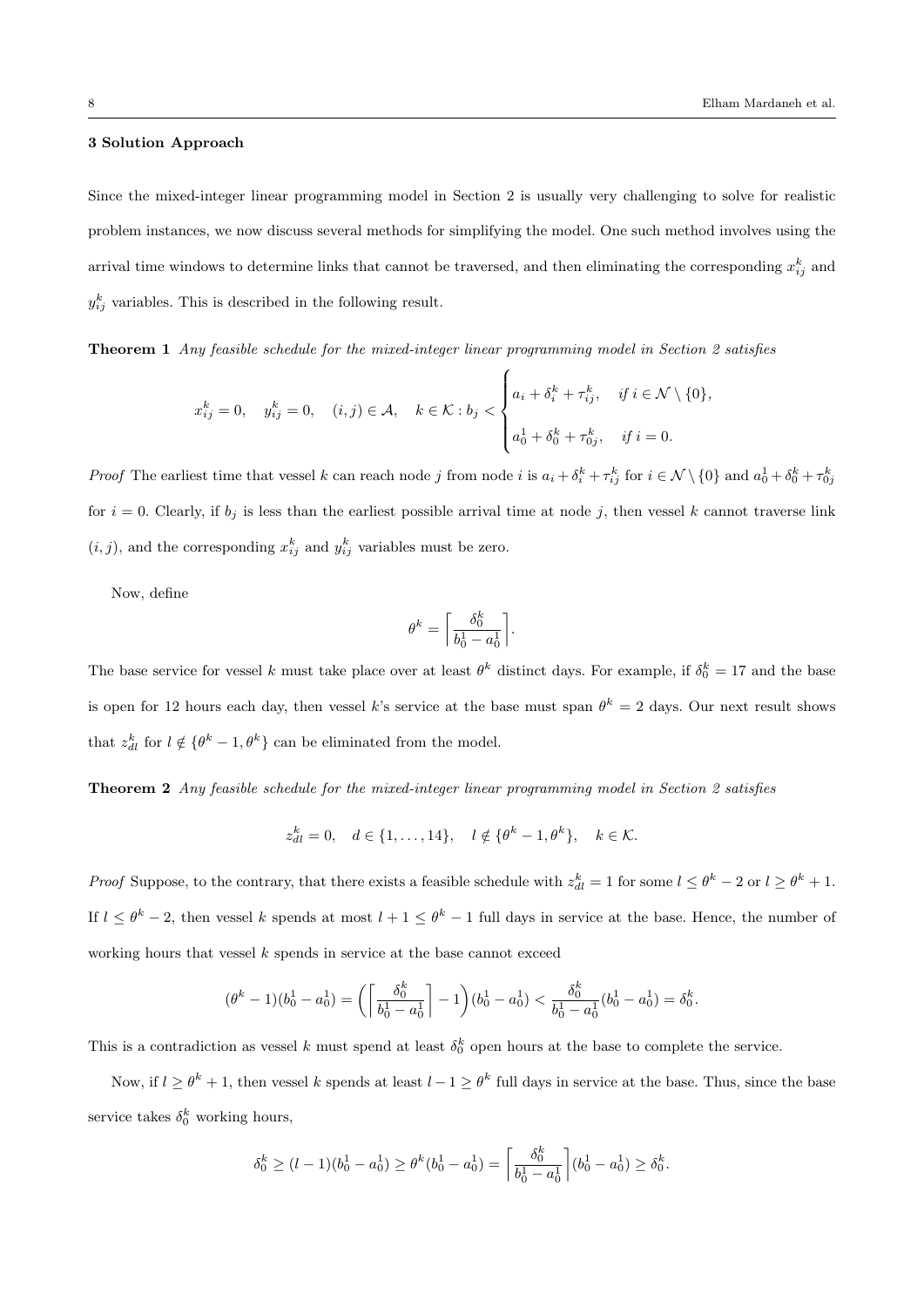Hence,

$$
\delta_0^k = (l-1)(b_0^1 - a_0^1).
$$

It follows that up to the end of day  $d + l - 1$ , the number of working hours spent by vessel k in service at the base is

$$
b_0^d - s_0^k + (l-1)(b_0^1 - a_0^1) = b_0^d - s_0^k + \delta_0^k \ge \delta_0^k.
$$

But this implies that vessel k's service is complete by the end of day  $d + l - 1$ , contradicting  $z_{dl}^k = 1$ .

Theorems 1 and 2 can be used to eliminate many of the decision variables and thereby reduce the size and complexity of the model. In addition, we can eliminate variables that pertain to travel between nodes corresponding to the same facility:

$$
x_{ij}^k = 0, \quad y_{ij}^k = 0, \quad i \in \mathcal{N}_f, \quad j \in \mathcal{N}_f, \quad f \in \mathcal{F}, \quad k \in \mathcal{K}.
$$

Moreover, since returning unused cargo to the base is clearly non-optimal, we can eliminate the cargo flow variables for arcs going back to the base:

$$
y_{i0}^k = 0, \quad i \in \mathcal{N}_f, \quad f \in \mathcal{F}, \quad k \in \mathcal{K}.
$$

In our numerical experiments (see Section 4), the variable assignments described in Theorems 1 and 2 and equations (27) and (28) typically result in dimension reductions of at least 50%. Despite this, the reduced model is still difficult to solve in large dimensions. Thus, we now describe a heuristic method for generating an initial feasible schedule, which can be used to accelerate the convergence of mixed-integer programming solvers such as CPLEX.

The heuristic method involves solving two subproblems. The first subproblem, called Subproblem  $A(d_P)$ , is formed by eliminating the secondary supply vessels and cargo demands and restricting the primary vessel's start day to day  $d_P$ . The second subproblem, called Subproblem  $B(d_P, d_S)$ , is formed by fixing the primary vessel's tour to the optimal solution of Subproblem  $A(d_P)$ , restricting the secondary vessels' start day to day  $d_S$ , and including the cargo flow variables for all vessels.

More specifically, Subproblem  $A(d_P)$  is constructed by defining

- $\emptyset \to \mathcal{K}_S$ ;
- $0 \rightarrow q_f$  for each  $f \in \mathcal{F}$ ;
- $0 \to y_{ij}^{k_P}$  for each  $(i, j) \in \mathcal{A}$ ;
- $0 \to z_{dl}^{k_P}$  for each  $d \neq d_P$  and  $l \in \{0, \ldots, 14 d\}$ ; and
- $0 \to x_{0j}^{k_P}$  for each  $j \in \mathcal{N} : b_j < a_0^{d_P} + \delta_0^{k_P} + \tau_{0j}^{k_P}$ .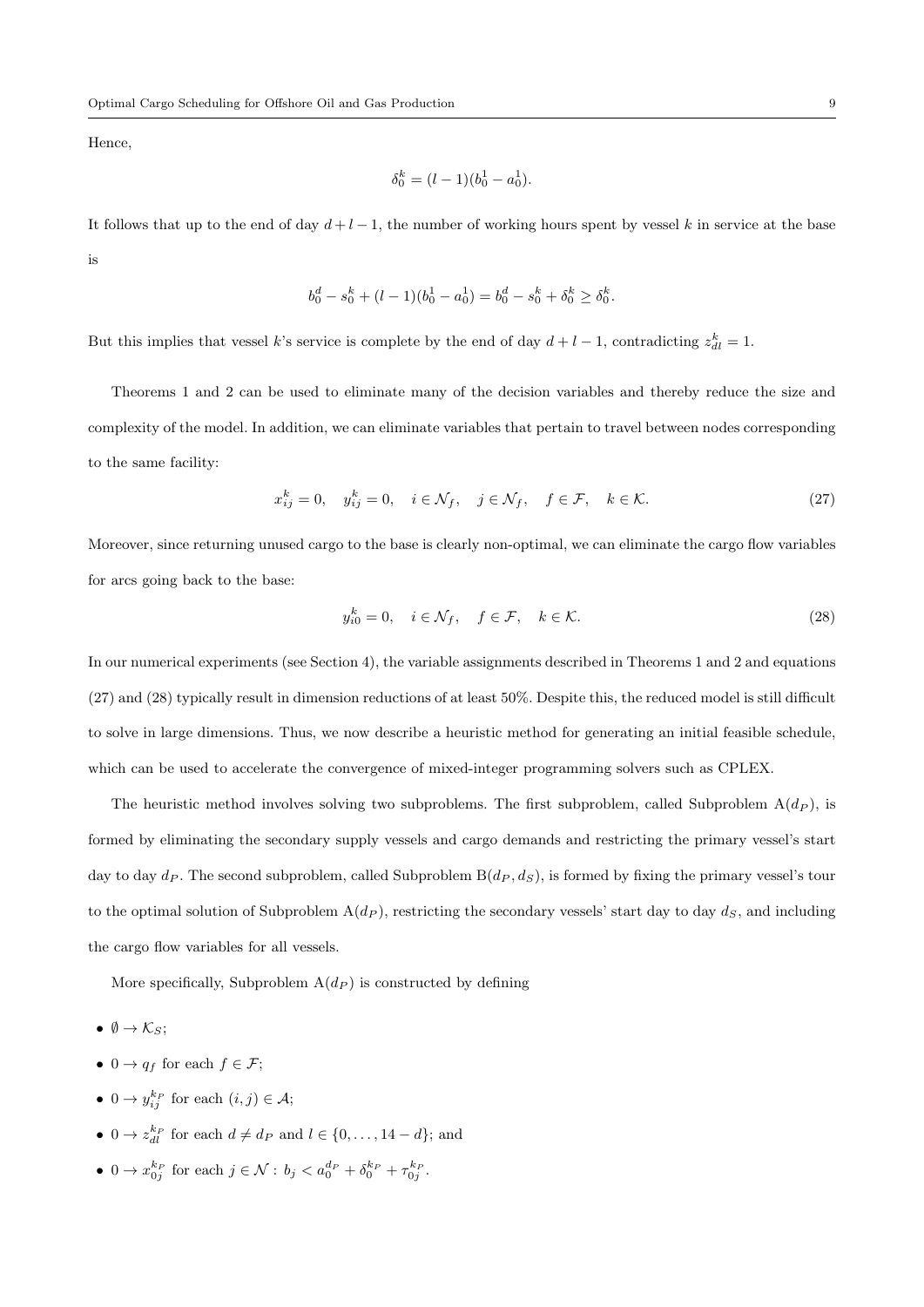| Algorithm 1 Generates an initial feasible schedule                                     |
|----------------------------------------------------------------------------------------|
| Set $\emptyset \to \mathcal{S}$ , where $\mathcal S$ is the set of candidate solutions |
| for $(d_P = 1, , 7)$ do                                                                |
| Solve Subproblem $A(d_P)$                                                              |
| <b>if</b> (Subproblem $A(d_P)$ is feasible) <b>then</b>                                |
| for $(d_S = d_P, , d_P + \lceil t^{k_P}/24 \rceil)$ do                                 |
| Solve Subproblem $B(d_P, d_S)$ corresponding to the solution of Subproblem $A(d_P)$    |
| if (Subproblem $B(d_P, d_S)$ is feasible) then                                         |
| Add the optimal routes for the primary and secondary vessels to $S$                    |
| end if                                                                                 |
| end for                                                                                |
| end if                                                                                 |
| end for                                                                                |
| if $(S = \emptyset)$ then                                                              |
| Stop: cannot find a feasible solution                                                  |
| else                                                                                   |
| Return the best candidate solution from $\mathcal S$                                   |
|                                                                                        |

end if

Subproblem  $B(d_P, d_S)$  is constructed by fixing variables  $(x_{ij}^{k_P}, z_{d_P l}^{k_P}, s_i^{k_P}, s_0^{k_P}, t^{k_P})$  to the optimal solution of Subproblem  $A(d_P)$ , and then defining

- $0 \to z_{dl}^{k_P}$  for each  $d \neq d_P$  and  $l \in \{0, \ldots, 14 d\};$
- $0 \to z_{dl}^k$  for each  $d \neq d_S, l \in \{0, \ldots, 14 d\}$ , and  $k \in \mathcal{K}_S$ ;
- $0 \to x_{0j}^k$  for each  $j \in \mathcal{N}$  and  $k \in \mathcal{K}_S : b_j < a_0^{d_S} + \delta_0^k + \tau_{0j}^k$ ; and
- $0 \to y_{0j}^k$  for each  $j \in \mathcal{N}$  and  $k \in \mathcal{K}_S : b_j < a_0^{d_S} + \delta_0^k + \tau_{0j}^k$ .

The pseudocode for our heuristic algorithm is detailed in Algorithm 1. The algorithm repeatedly solves Subproblems  $A(d_P)$  and  $B(d_P, d_S)$ , where Subproblem  $A(d_P)$  involves optimizing the primary vessel's tour (for start day  $d_P$ ) while ignoring the secondary vessels, and Subproblem  $B(d_P, d_S)$  involves optimizing the secondary vessels' tours (for start day  $d_S$ ) while the primary vessel's tour is fixed to the optimal solution of Subproblem  $A(d_P)$ . The possible values for  $d_P$  and  $d_S$  are  $d_P = 1, \ldots, 7$  and  $d_S = d_P, \ldots, d_P + \lceil t^{k_P}/24 \rceil$  (recall that the tours for the secondary vessels must take place within the primary vessel's tour window). The algorithm solves Subproblems  $A(d_P)$  and  $B(d_P, d_S)$  for each of these values and returns the best candidate solution obtained. If Algorithm 1 terminates with a candidate solution, then this solution is certainly feasible for the overall problem, but not nec-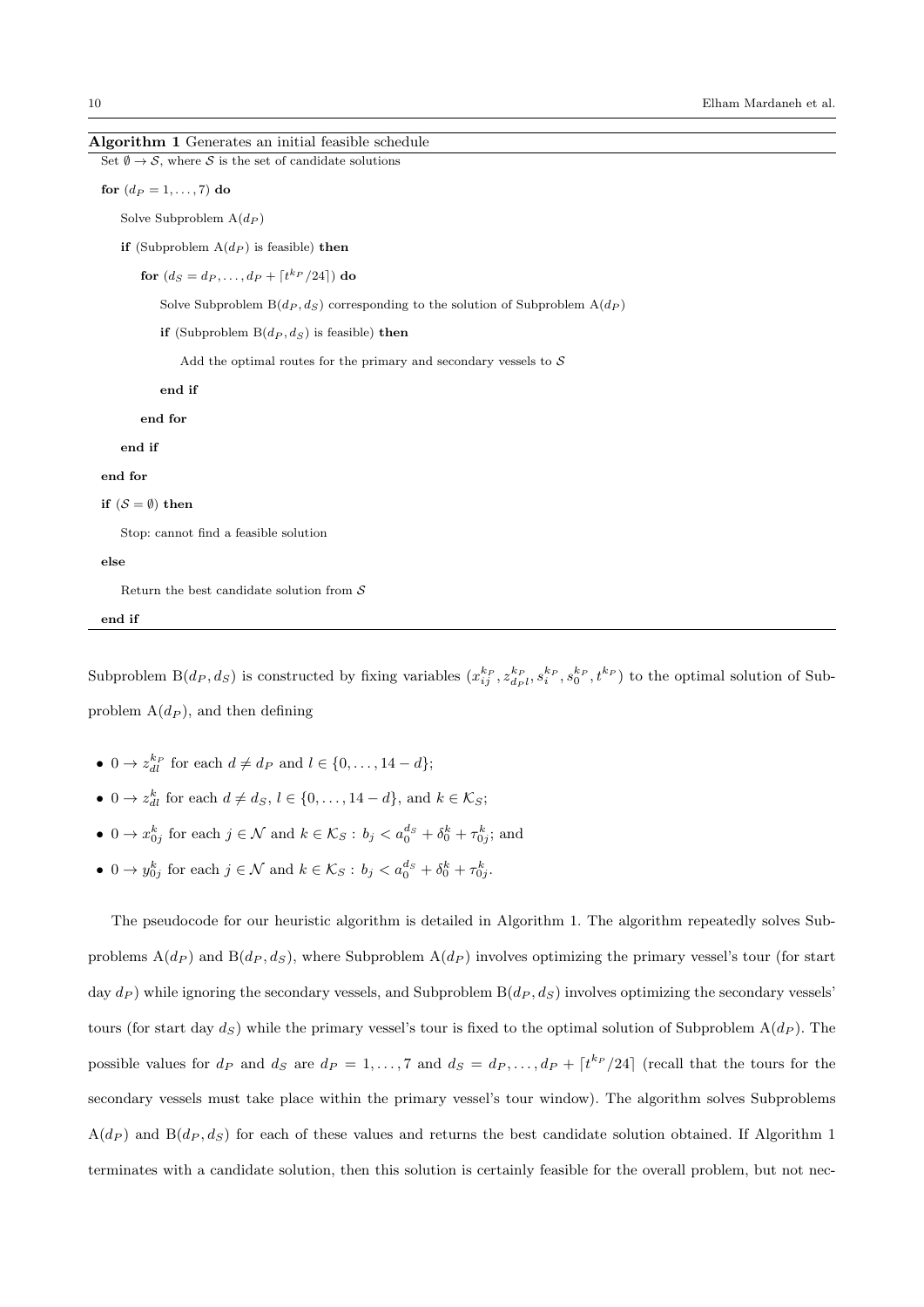essarily optimal. The reason is that Algorithm 1 optimizes the primary vessel first in a greedy fashion before optimizing the secondary vessels. This sequence may not yield an overall optimal result.

If Subproblem  $A(d_P)$  is infeasible for each  $d_P = 1, \ldots, 7$ , then the overall problem must be infeasible; the time window constraints on the primary vessel are too restrictive. Alternatively, if Subproblem  $A(d_P)$  is feasible for at least one  $d_P$ , but the corresponding Subproblems  $B(d_P, d_S)$  are all infeasible, then the overall problem is also infeasible. This is because any feasible schedule for the overall problem can be converted into a feasible schedule of Subproblem  $B(d_P, d_S)$  by choosing  $d_P$  to be the start day of the primary vessel, and  $d_S$  to be the minimum start day over all secondary vessels. Secondary vessels starting on a later day can be assumed to start on day  $d_S$ by adding a sufficiently long waiting period after the initial base service. Although the model assumes that base servicing is conducted first, in reality the base service can be done at any time while the vessel is in port.

Fixing the primary vessel's tour in Subproblem  $B(d_P, d_S)$  greatly simplifies the model, and thus it may be possible to relax Subproblem  $B(d_P, d_S)$  by eliminating the requirement that all secondary vessels start on day  $d_S$ , instead allowing any start day within the primary vessel's tour window. This will potentially give a better initial solution, although for the case study considered in this paper, Algorithm 1 already yields solutions that are very close to optimal (see the results in the next section).

#### 4 Numerical Results

We consider eight Woodside-operated offshore oil and gas facilities in the Indian Ocean off the coast of Western Australia: Angel, Goodwyn A, Nganhurra, Ngujima-Yin, North Rankin A, North Rankin B, Okha, and Pluto. The locations of these facilities are shown in Figure 1, where GWA denotes Goodwyn A, NGA denotes Nganhurra, NY denotes Ngujima-Yin, and NRC denotes North Rankin A and B (these two platforms are very close and are actually connected; thus, they are represented by a single point in Figure 1).

Our goal in this case study is to design an optimal vessel schedule for servicing the offshore facilities in Figure 1 using one platform supply vessel (PSV) and one off-take support vessel (OSV). The PSV is used solely for cargo delivery, while the OSV is used for both cargo delivery and oil off-takes (with off-takes being the OSV's primary function). Thus, since we focus on cargo operations in this case study, the PSV is the primary vessel and the OSV is the secondary vessel. The base for both vessels is King Bay supply base (KBSB) located near Karratha.

The deck-space capacity, speed, and fuel consumption rate for each vessel are given in Table 1. The distances between facilities are given in Table 2. Since both vessels travel at a speed of 10 knots, the travel times can be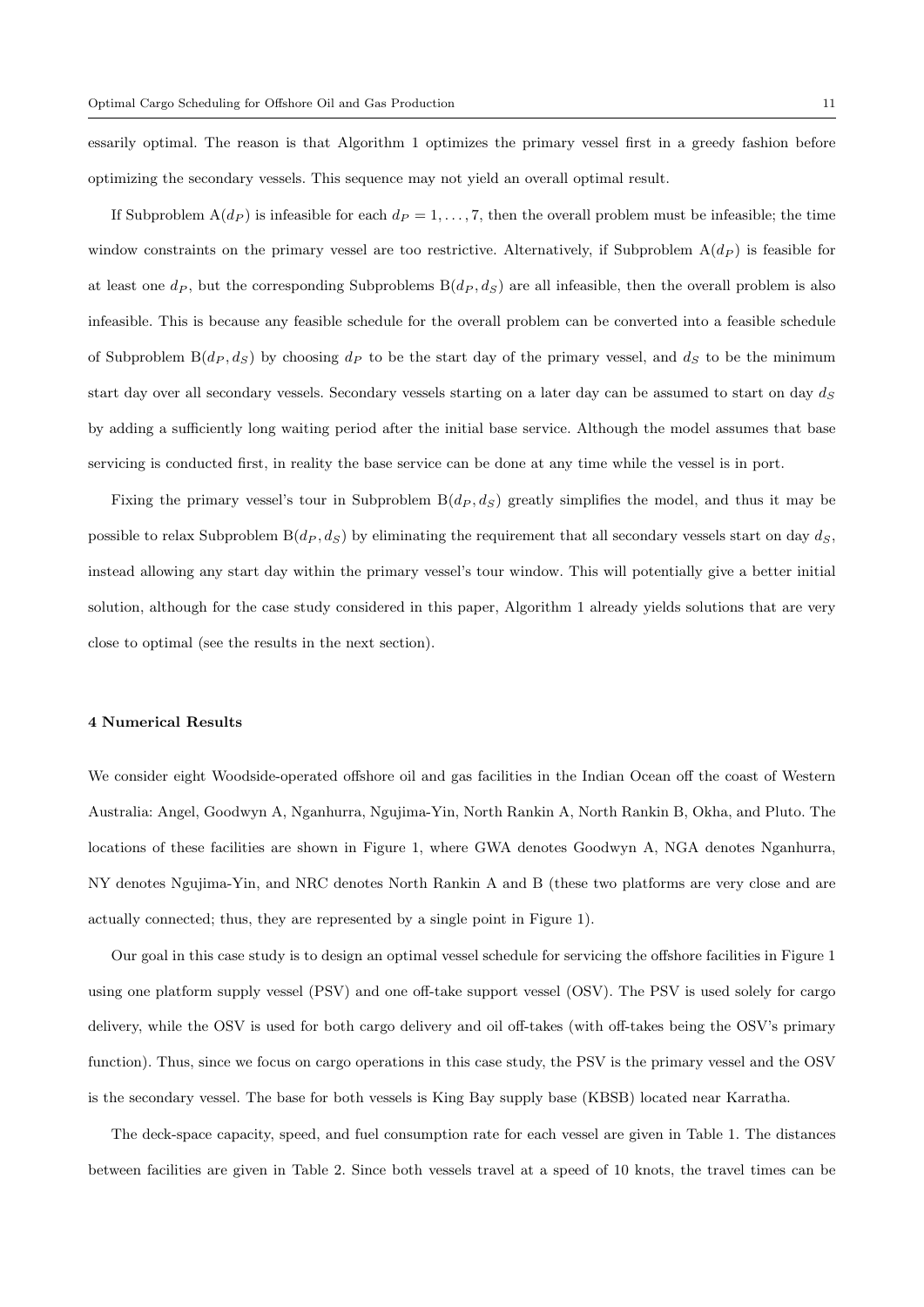

Fig. 1 Locations of the oil and gas facilities in the case study in Section 4.

| Vessel     |       |    | Capacity $(m^2)$ Speed (Knots) Fuel Consumption (L/NM) |
|------------|-------|----|--------------------------------------------------------|
| <b>PSV</b> | 850.0 | 10 | 54                                                     |
| OSV        | 212.5 | 10 | 40                                                     |

Table 1 Deck-space capacity, speed, and fuel consumption rate for each vessel.

obtained by dividing the numbers in Table 2 by 10. North Rankin A and B, although connected by a bridge, still require separate cargo deliveries. The time taken for a vessel to manoeuvre between North Rankin A and B is 30 minutes. Moreover, service time at the base is 21 hours for the PSV and 10.5 hours for the OSV.

In real operations, the OSV is normally reserved for off-take support, and is only used for cargo delivery when the PSV cannot fulfill all cargo demands. Therefore, we choose the following cost function to penalize OSV usage in addition to trip duration and fuel consumption:

$$
\text{Total Cost} = t^{k_P} + t^{k_S} + \sum_{(i,j) \in \mathcal{A}} 540 \tau_{ij}^{k_P} x_{ij}^{k_P} + \sum_{(i,j) \in \mathcal{A}} 400 \tau_{ij}^{k_S} x_{ij}^{k_S} - \sum_{f \in \mathcal{F}} \sum_{j \in \mathcal{N}_f} y_{0j}^{k_P} + \sum_{f \in \mathcal{F}} \sum_{j \in \mathcal{N}_f} y_{0j}^{k_S},
$$

where  $k_P$  refers to the PSV,  $k_S$  refers to the OSV,  $\tau_{ij}^{k_P}$  is the PSV's travel time for link  $(i, j)$ , and  $\tau_{ij}^{k_S}$  is the OSV's travel time for link  $(i, j)$ . Thus, in the framework of the model in Section 2, the fixed and variable costs are  $\alpha_{ij}^{k_P} = 540\tau_{ij}^{k_P}, \ \alpha_{ij}^{k_S} = 400\tau_{ij}^{k_S}, \ \beta_{0j}^{k_P} = -1, \ \beta_{0j}^{k_S} = 1, \text{ and } \beta_{ij}^{k_P} = \beta_{ij}^{k_S} = 0 \text{ for } i \neq 0. \text{ Here, the fixed cost coefficients}$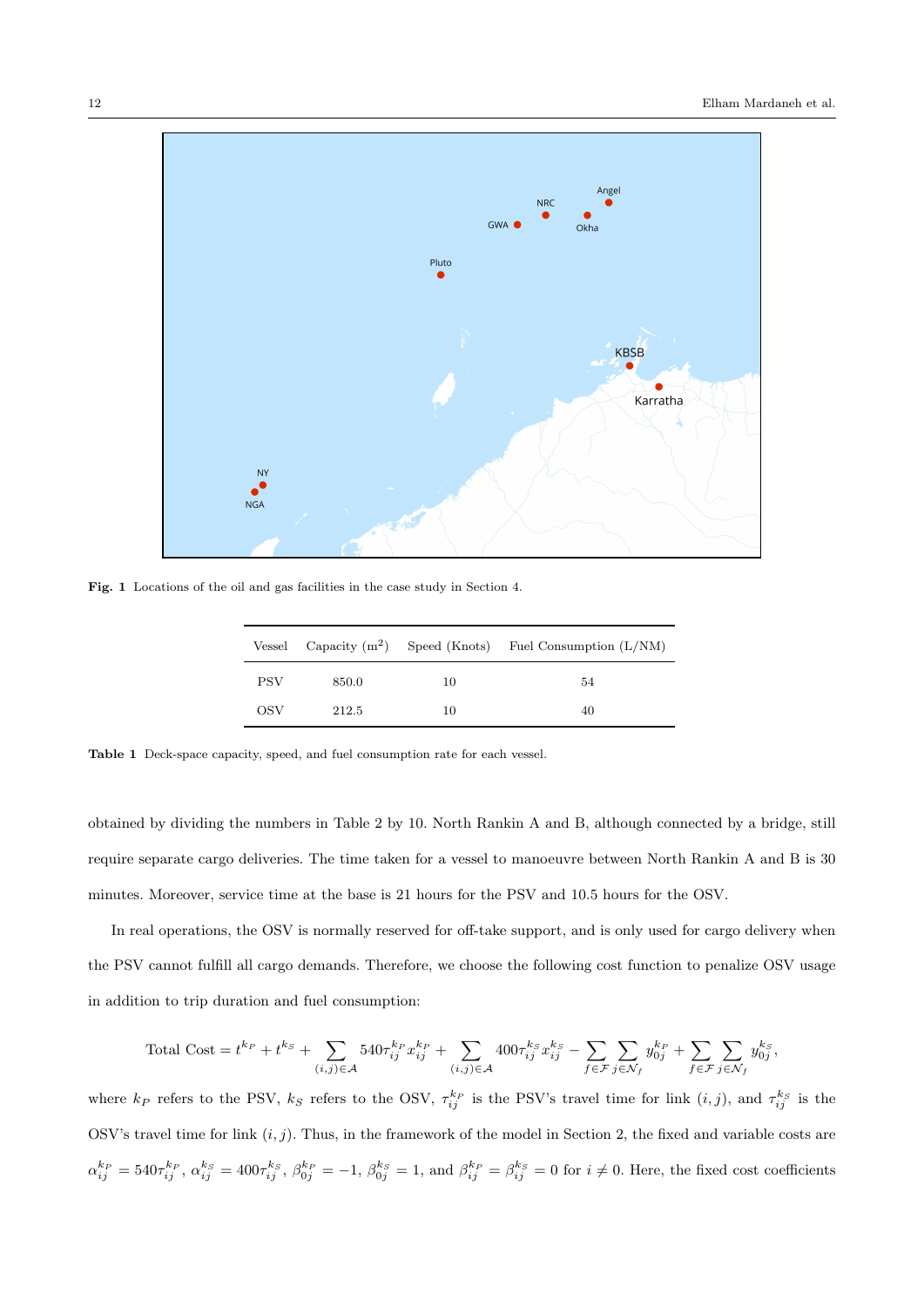|             | <b>KBSB</b> | Angel | <b>GWA</b>               | NGA   | NY                       | <b>NRC</b> | Okha  | Pluto |
|-------------|-------------|-------|--------------------------|-------|--------------------------|------------|-------|-------|
| <b>KBSB</b> | ۰           | 68.4  | 78.4                     | 180.0 | 175.0                    | 75.0       | 65.0  | 95.9  |
| Angel       | 68.4        | ٠     | 38.4                     | 188.4 | 181.7                    | 27.5       | 10.0  | 75.0  |
| <b>GWA</b>  | 78.4        | 38.4  | $\overline{\phantom{a}}$ | 155.0 | 155.9                    | 12.5       | 30.0  | 38.4  |
| NGA         | 180.0       | 188.4 | 155.0                    | ٠     | 5.0                      | 165.0      | 170.0 | 117.5 |
| NY          | 175.0       | 181.7 | 155.9                    | 5.0   | $\overline{\phantom{m}}$ | 160.0      | 165.0 | 112.5 |
| <b>NRC</b>  | 75.0        | 27.5  | 12.5                     | 165.0 | 160.0                    | ٠          | 18.4  | 50.0  |
| Okha        | 65.0        | 10.0  | 30.0                     | 170.0 | 165.0                    | 18.4       | ٠     | 65.0  |
| Pluto       | 95.9        | 75.0  | 38.4                     | 117.5 | 112.5                    | 50.0       | 65.0  | ۰     |

Table 2 Distances (in nautical miles) between facilities.

measure fuel consumption while the variable cost coefficients are penalty factors designed to maximize PSV use for cargo deliveries.

The minimum, average, and maximum cargo demand per week for each offshore facility are given in Table 3. The service duration at each offshore facility is  $\delta_i^k = 6$  hours and the minimum cargo offload is 20.5 m<sup>2</sup> (half of the smallest demand in Table 3). The base is open from 6am to 6pm every day including weekends, i.e.,  $[a_0^d, b_0^d] = [24d - 18, 24d - 6]$  for each  $d \in \{1, \ldots, 14\}$ . We assume that Goodwyn A and the North Rankin complex operate continuously. The other facilities are open from 6am to 6pm every day including weekends.

A problem scenario is defined by the helicopter schedule and the cargo demands and diesel requirements at the offshore facilities. The helicopter schedule defines the set of time windows for each offshore facility (vessels cannot arrive while a facility is being prepared for helicopter arrival). Table 4 shows the helicopter preparation intervals provided by Woodside. Vessels cannot arrive during these intervals, as all personnel are required to prepare for helicopter arrival.

In addition to the helicopter schedule, diesel deliveries further constrain the service time windows at the 24 hour facilities Goodwyn A and North Rankin A and B. Specifically, we assume that diesel deliveries cannot be performed at night. Thus, when diesel delivery is required, service visits at Goodwyn A and North Rankin A and B must be restricted to daylight hours.

We consider two problem sets: the first problem set involves all eight offshore facilities with no diesel shipments; the second problem set involves all facilities except Angel, with diesel required at Goodwyn A. These were two of the scenarios of interest to Woodside.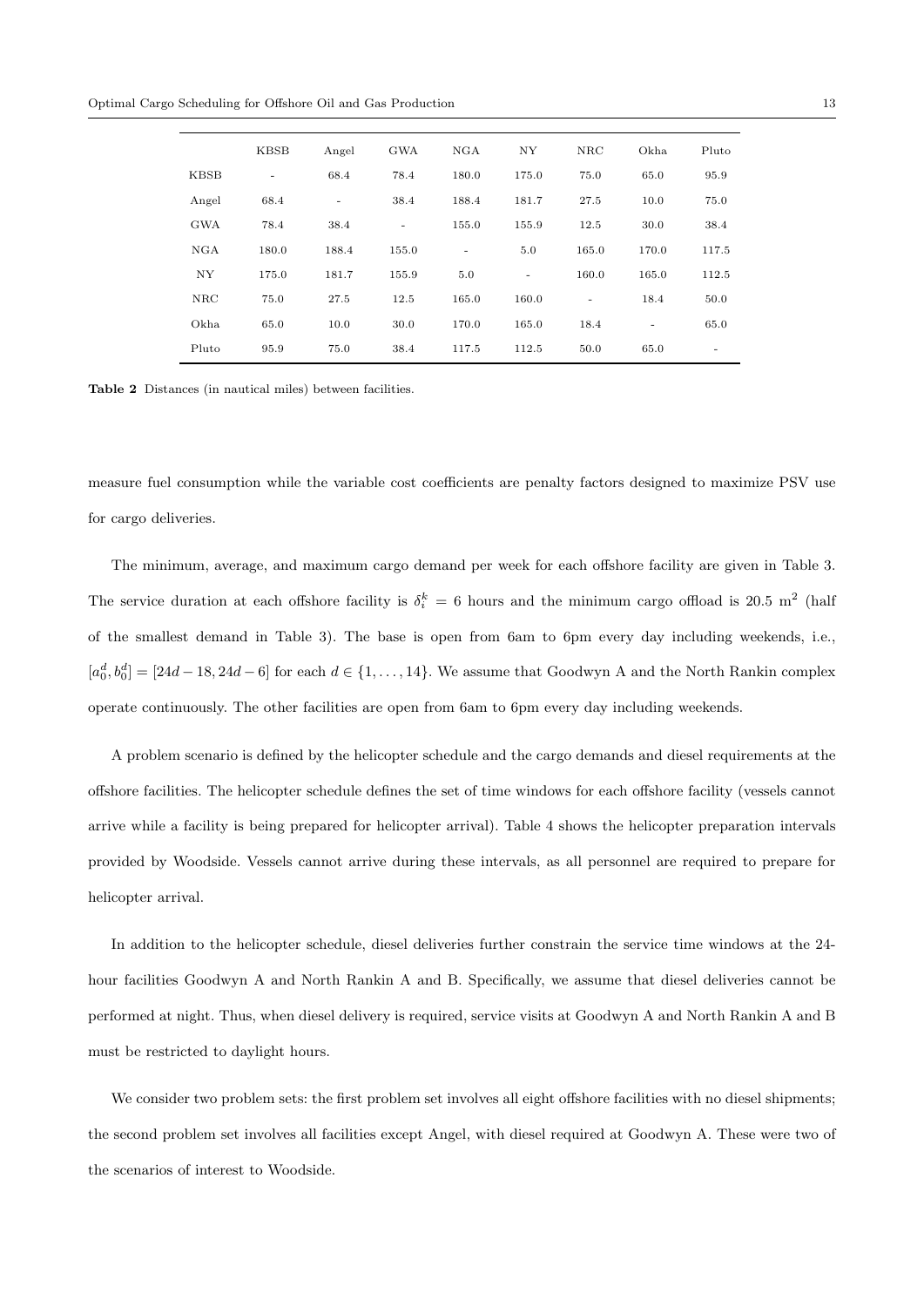|                | Weekly Cargo Demand $(m^2)$ |         |         |  |  |
|----------------|-----------------------------|---------|---------|--|--|
| Facility       | Minimum                     | Average | Maximum |  |  |
| Angel          | 20                          | 45      | 67      |  |  |
| Goodwyn A      | 133                         | 287     | 463     |  |  |
| Nganhurra      | 106                         | 133     | 188     |  |  |
| Ngujima-Yin    | 74                          | 127     | 196     |  |  |
| North Rankin A | 77                          | 160     | 284     |  |  |
| North Rankin B | 65                          | 124     | 262     |  |  |
| Okha           | 43                          | 102     | 198     |  |  |
| Pluto          | 6                           | 41      | 141     |  |  |

Table 3 Weekly cargo demand statistics for the offshore facilities.

|            | Monday                   | Tuesday                  | Wednesday                | Thursday                 | Friday                   |
|------------|--------------------------|--------------------------|--------------------------|--------------------------|--------------------------|
| <b>GWA</b> | $10:25am - 11:20am$      | $12:35$ pm - $1:40$ pm   | $8:35$ am - $9:30$ am    | $10:25am - 11:20am$      | $10:25am - 11:20am$      |
| NGA        | $8:00am - 8:50am$        | $\overline{\phantom{a}}$ | $8:00am - 8:50am$        | $\overline{\phantom{a}}$ | $\overline{\phantom{m}}$ |
| NY         | $9:30am - 10:55am$       | $\overline{\phantom{a}}$ | $9:30$ am - 10:55am      | $\overline{\phantom{a}}$ | $8:20am - 9:05am$        |
| NRC.       | $8:35$ am - $9:15$ am    | $8:35am - 9:30am$        | $10:25am - 11:20am$      | $8:35$ am - $9:15$ am    | $8:35am - 9:15am$        |
| Okha       | $\overline{\phantom{0}}$ | $10:25am - 11:20am$      | $\overline{\phantom{a}}$ | $8:50am - 9:30am$        | $\overline{\phantom{a}}$ |

Table 4 Helicopter preparation intervals for the offshore facilities.

# 4.1 Eight Facilities with No Diesel

We first considered the scheduling problem with all eight facilities, no diesel shipments, and the average cargo demands in Table 3. Applying the optimization software CPLEX (embedded in the AIMMS modelling platform) to the full integer programming model took 5.12 hours to obtain an optimal solution. To simplify the model, we applied the variable reduction techniques discussed in Section 3, which reduced the optimization model from 21,800 binary variables, 21,843 continuous variables, and 22,455 constraints to 9,484 binary variables, 9,653 continuous variables, and 10,265 constraints. We then solved the reduced problem using a combination of CPLEX and the heuristic method in Section 3 (for generating an initial feasible schedule). This took 24.71 minutes, far less than the time taken to solve the full model.

For this problem instance, the OSV is required in addition to the PSV to satisfy the demand requirements; the optimal visit sequences are illustrated in Figure 2. The total fuel consumption is 32,082 L and the journey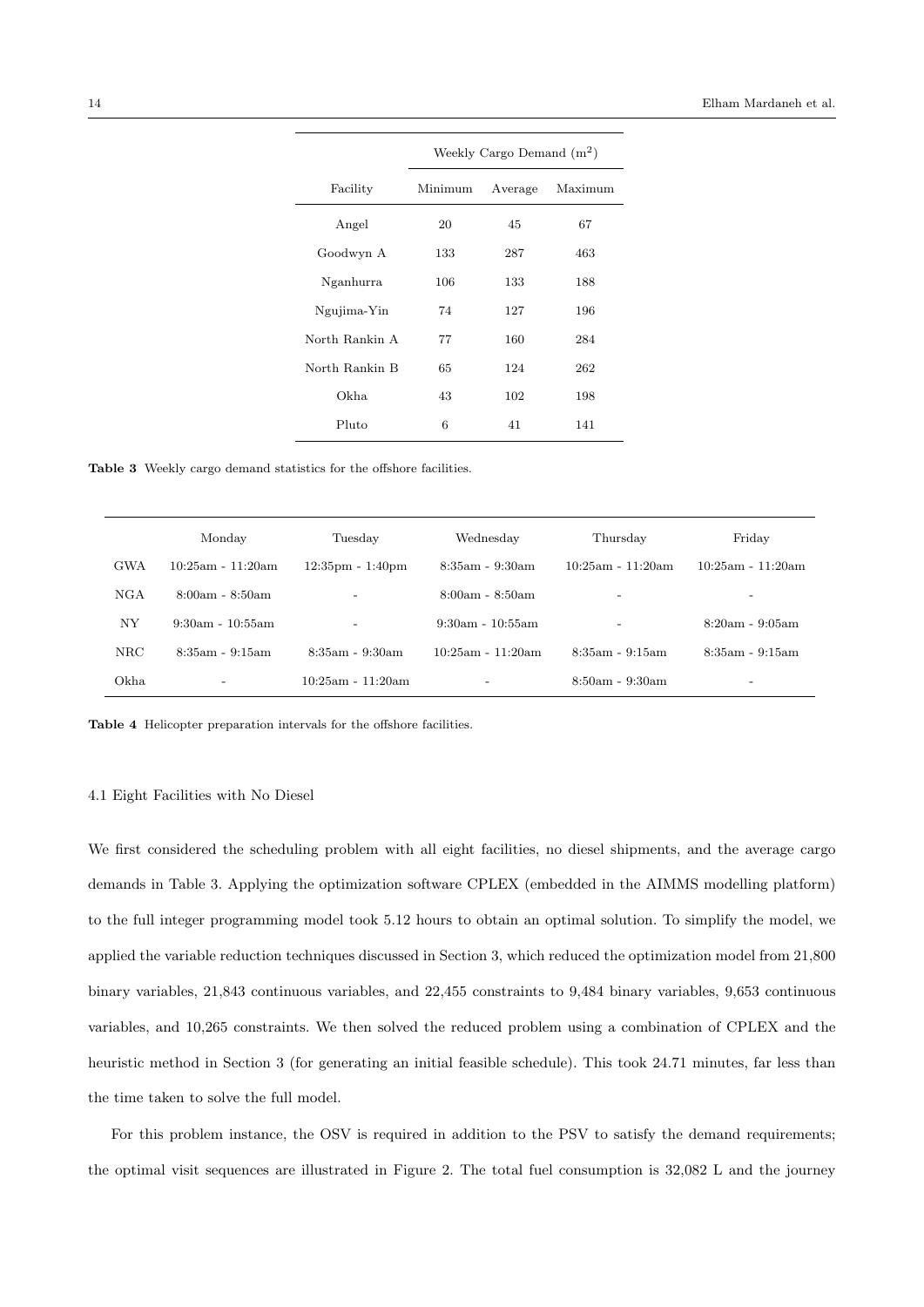

Fig. 2 Optimal vessel routes for eight facilities with average demand requirements and no diesel: the top route is the PSV's route; the bottom route is the OSV's route.

durations are 162.34 hours for the PSV and 38.00 hours for the OSV. Moreover, the PSV's deck-space utilization is 100% and the OSV's deck-space utilization is 80%. As expected, the PSV is fully utilized at the optimal solution (recall that the OSV is only used when the PSV is full).

We next generated 20 additional problem scenarios by changing the demand at each facility to random values generated by a uniform distribution between the minimum and maximum demands (see Table 3), keeping all other parameters the same. Thus, each of these 20 problem scenarios involves eight facilities and no diesel shipments, but the demand requirements vary. Note that the average values in Table 3 are the average demands from the historical data, not the means of the uniform distributions used to generate the problem scenarios.

We solved each scenario using CPLEX and the heuristic method in Section 3. All scenarios were solved to optimality except scenarios 1 and 8, which were terminated after 2 hours of computation with optimality gaps of 1.98% and 4.38%, respectively. Interestingly, the final PSV route for each scenario is the same as the PSV route shown in Figure 2, but the OSV route is different. This indicates that the PSV route mainly depends on the helicopter schedule, which is fixed in the 20 problem scenarios. The OSV route, on the other hand, depends on the demand requirements and is different for each scenario. See Table 5 for a summary of the results in these problem scenarios. The "Improvement" column in Table 5 refers to the difference in objective values for the initial and final schedules as a percentage of the final objective value. The values in the improvement column are very small, indicating that the heuristic method generates near-optimal solutions and only a small improvement is obtained by running CPLEX on the full model.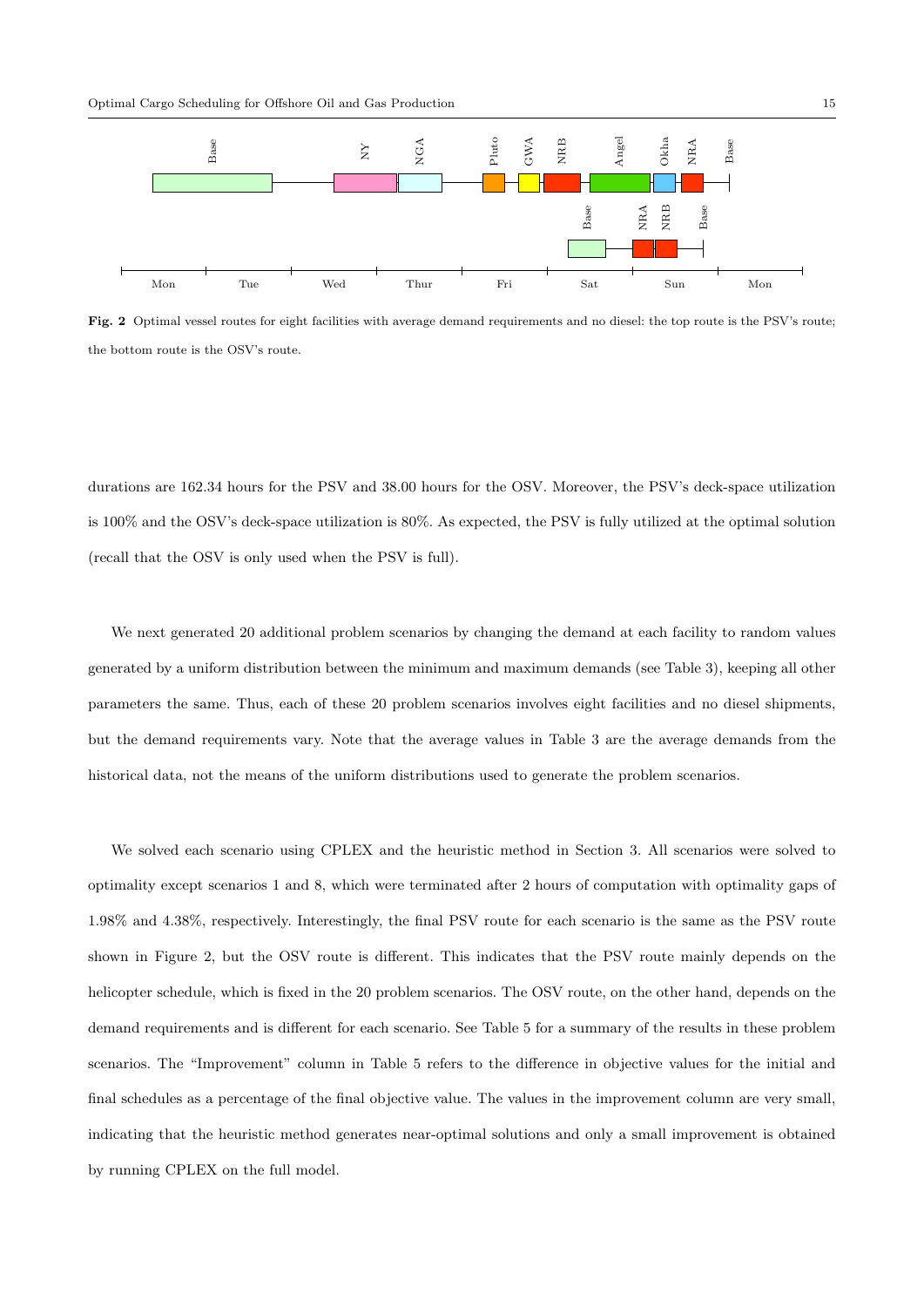|                  |                      |             | OSV Usage             |                        |                      |
|------------------|----------------------|-------------|-----------------------|------------------------|----------------------|
| Scenario         | Total Demand $(m^2)$ | Improvement | Trip Duration (Hours) | Deck-space Utilization | Fuel Consumption (L) |
| $\,1$            | 1048.0               | $0.0382\%$  | $31.5\,$              | $93.2\%$               | 6000.0               |
| $\,2$            | 801.4                | $0.0000\%$  | 0.0                   | $0.0\%$                | 0.0                  |
| 3                | 977.7                | 0.0445%     | 59.0                  | $60.1\%$               | 5736.0               |
| $\overline{4}$   | 1024.8               | $0.0382\%$  | $31.5\,$              | 82.3%                  | 6000.0               |
| $\bf 5$          | 1027.4               | $0.0382\%$  | $31.5\,$              | $83.5\%$               | 6000.0               |
| $\,6\,$          | 825.3                | $0.0000\%$  | 0.0                   | $0.0\%$                | 0.0                  |
| 7                | 980.8                | 0.0442%     | $35.0\,$              | $61.6\%$               | 5200.0               |
| $\,$ 8 $\,$      | 1056.9               | $0.0379\%$  | 38.0                  | 97.3%                  | 6200.0               |
| $\boldsymbol{9}$ | 902.0                | $0.0446\%$  | 59.0                  | $24.5\%$               | 5736.0               |
| $10\,$           | 999.2                | $0.0382\%$  | $31.5\,$              | 70.2%                  | 6000.0               |
| $11\,$           | 987.2                | $0.0380\%$  | 38.0                  | $64.6\%$               | 6200.0               |
| $12\,$           | 1040.5               | $0.0440\%$  | 59.0                  | 89.6%                  | 5736.0               |
| $13\,$           | 1007.4               | 0.0382%     | $31.5\,$              | 74.1%                  | 6000.0               |
| 14               | 780.5                | $0.0000\%$  | 0.0                   | $0.0\%$                | 0.0                  |
| $15\,$           | 1033.6               | $0.0380\%$  | 38.0                  | 86.4%                  | 6200.0               |
| $16\,$           | 967.7                | $0.0383\%$  | $31.5\,$              | $55.4\%$               | 6000.0               |
| $17\,$           | 1016.4               | 0.0382%     | 31.5                  | 78.3%                  | 6000.0               |
| 18               | 1029.1               | $0.0382\%$  | 31.5                  | 84.3%                  | 6000.0               |
| 19               | 1044.8               | $0.0379\%$  | 38.0                  | 91.7%                  | 6200.0               |
| $20\,$           | 1021.5               | 0.0444%     | 59.0                  | 80.7%                  | 5736.0               |

Table 5 Results for the 20 randomly-generated problem scenarios in Section 4.1.

#### 4.2 Seven Facilities (Angel Omitted) with Diesel at Goodwyn A

Unlike the other facilities, Angel and Pluto are normally unmanned and do not require regular cargo deliveries. This is why the average demands for Angel and Pluto in Table 3 are significantly less than those for the other facilities.

We considered a scheduling scenario in which Pluto, but not Angel, requires cargo delivery, and diesel is required at Goodwyn A. The cargo demands for this scenario were chosen as the average demands given in Table 3. Using our variable reduction techniques (see Section 3), the optimization model was reduced from 13,946 binary variables, 13,947 continuous variables, and 14,438 constraints to 5,849 binary variables, 5,976 continuous variables, and 6,467 constraints. Solving the problem using a combination of CPLEX and the heuristic method in Section 3 yields the optimal routes shown in Figure 3. The total fuel consumption is 29,587 L and the optimal route durations are 156.09 hours for the PSV and 31.50 hours for the OSV. Moreover, the deck-space utilization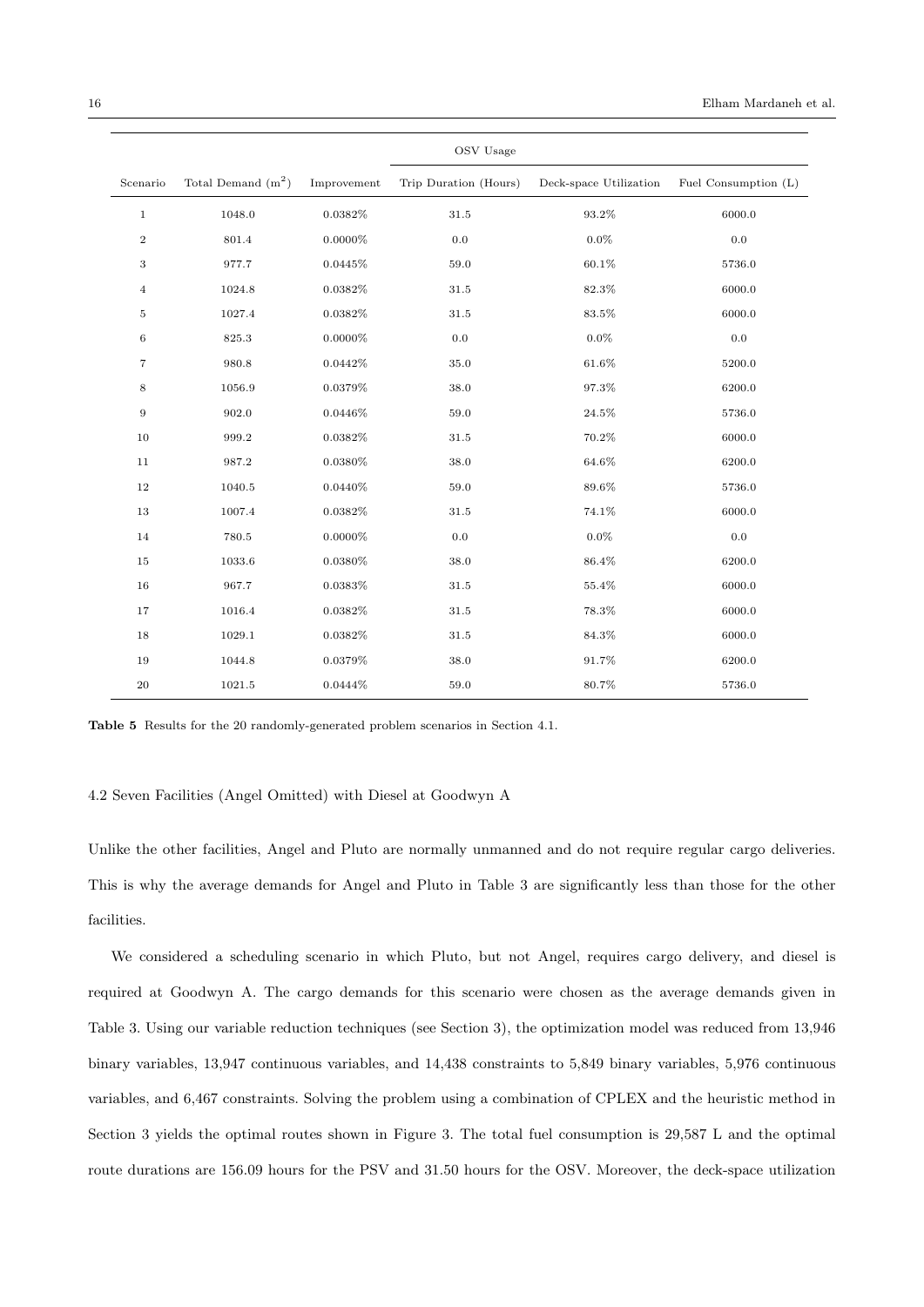

Fig. 3 Optimal vessel routes for seven facilities (Angel omitted) with average demand requirements and diesel at GWA: the top route is the PSV's route; the bottom route is the OSV's route.

of the PSV is 100% and the deck-space utilization of the OSV is 58%. For this example, solving the full integer programming model took 42.9 seconds; the method described in Section 3 took 23.9 seconds.

As in Section 4.1, we generated 20 additional problem scenarios by randomly choosing the cargo demand at each facility between the minimum and maximum values in Table 3. Solving these scenarios reveals that there is no change in the optimal PSV route, but the optimal OSV route does change depending on the demand requirements. All problem scenarios were solved to optimality and Table 6 gives the results. The "Improvement" column in Table 6 has the same meaning as in Table 5. As with the scenarios in Section 4.1, the results in Table 6 show that solutions obtained by the heuristic method are very close to optimal.

#### 5 Conclusion

This paper has described a real example of where mixed-integer linear programming techniques have been applied to aid strategic decision-making in the oil and gas industry. The scheduling problem we considered, as with most realworld scheduling problems, is computationally challenging. Indeed, in our experience, CPLEX struggles to solve the full (unsimplified) problem unless a good starting point is provided. The heuristic decomposition procedure in Section 3 was designed for this purpose. The optimization model described in this paper has been implemented as a basic scheduling tool, and further improvements are planned to enable dynamic schedule updates "on the fly" in response to unforeseen events such as cyclones and equipment breakdowns. Our current model determines the optimal vessel routes given fixed helicopter arrival times. Clearly, simultaneously optimizing the vessel and helicopter schedules will yield better results, although this was outside the project brief defined by Woodside. We plan to investigate the combined vessel-helicopter scheduling problem in future work. We also plan to extend the model to allow for cargo delivery interruptions at the offshore facilities during facility closure or helicopter preparation. Our current model only allows service interruptions at the base.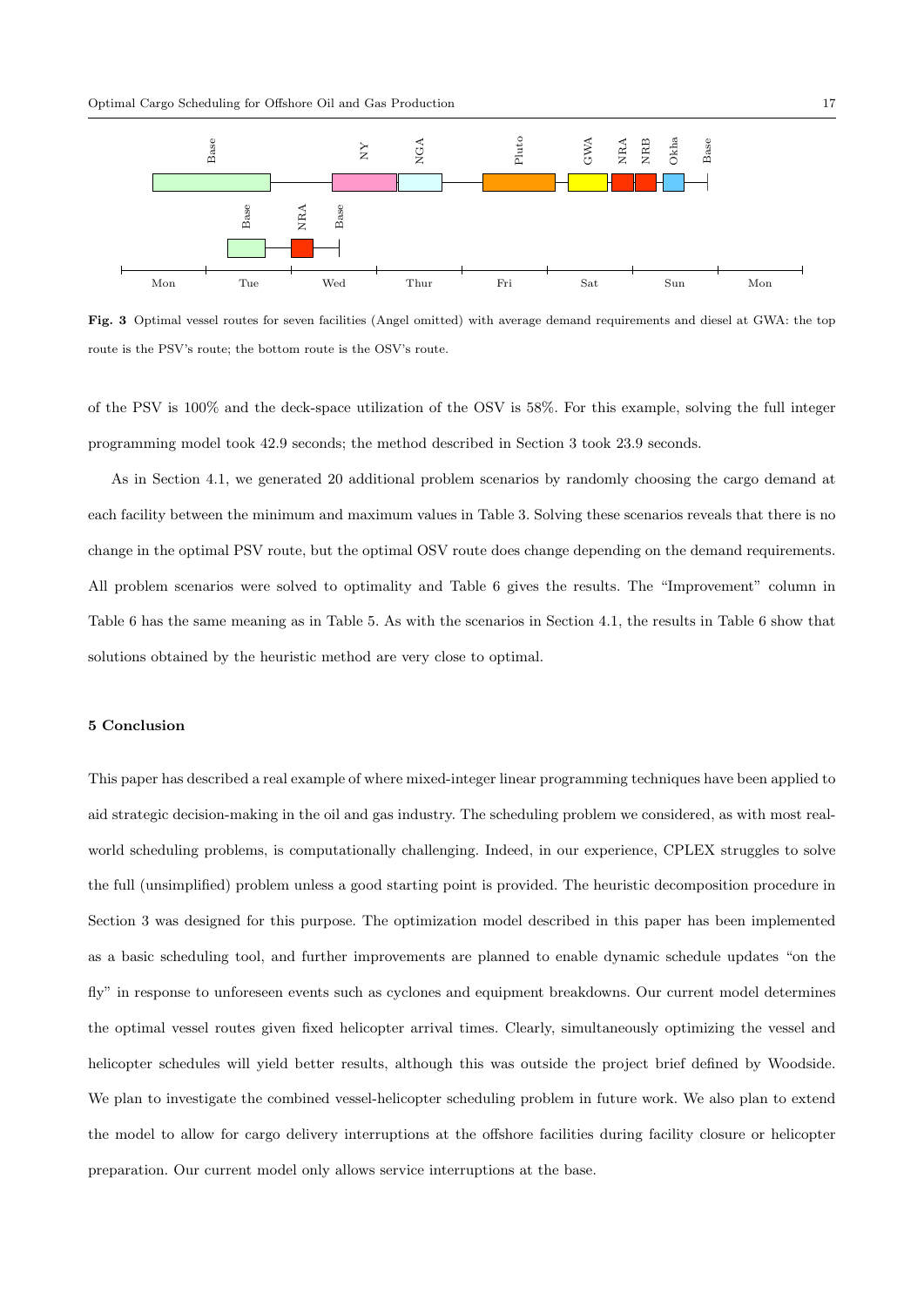|                  |                      |             | OSV Usage             |                        |                      |  |
|------------------|----------------------|-------------|-----------------------|------------------------|----------------------|--|
| Scenario         | Total Demand $(m^2)$ | Improvement | Trip Duration (Hours) | Deck-space Utilization | Fuel Consumption (L) |  |
| $\mathbf{1}$     | 962.0                | $0.0410\%$  | 38.0                  | 52.7%                  | 6200.0               |  |
| $\,2$            | 683.2                | $0.0000\%$  | $0.0\,$               | $0.0\%$                | $0.0\,$              |  |
| 3                | 1046.6               | 0.0409%     | 38.0                  | $92.5\%$               | 6200.0               |  |
| $\overline{4}$   | 1016.8               | 0.0412%     | $31.5\,$              | 78.5%                  | 6000.0               |  |
| 5                | 835.9                | $0.0000\%$  | $0.0\,$               | $0.0\%$                | $0.0\,$              |  |
| $\,6\,$          | 906.2                | 0.0414%     | 31.5                  | $26.5\%$               | 6000.0               |  |
| $\overline{7}$   | 1031.8               | 0.0412%     | $31.5\,$              | $85.6\%$               | 6000.0               |  |
| 8                | 919.0                | 0.0479%     | $35.0\,$              | $32.5\%$               | 5200.0               |  |
| $\boldsymbol{9}$ | 955.8                | 0.0478%     | 35.0                  | 49.8%                  | 5200.0               |  |
| $10\,$           | 1049.7               | 0.0412%     | $31.5\,$              | 94.0%                  | 6000.0               |  |
| $11\,$           | 805.8                | $0.0000\%$  | $0.0\,$               | $0.0\%$                | $0.0\,$              |  |
| $12\,$           | 886.6                | 0.0479%     | 35.0                  | $18.5\%$               | 5200.0               |  |
| $13\,$           | 976.0                | 0.0413%     | $31.5\,$              | $59.3\%$               | 6000.0               |  |
| 14               | 1039.2               | 0.0412%     | $31.5\,$              | $89.0\%$               | 6000.0               |  |
| $15\,$           | 916.3                | 0.0414%     | $31.5\,$              | $31.2\%$               | 6000.0               |  |
| $16\,$           | 819.9                | $0.0000\%$  | $0.0\,$               | $0.0\%$                | $0.0\,$              |  |
| $17\,$           | 880.6                | 0.0479%     | 35.0                  | 14.4%                  | 5200.0               |  |
| $18\,$           | 979.6                | $0.0410\%$  | 38.0                  | $61.0\%$               | 6200.0               |  |
| 19               | 988.7                | $0.0410\%$  | 38.0                  | $65.3\%$               | 6200.0               |  |
| $20\,$           | 941.4                | 0.0414%     | 31.5                  | $43.0\%$               | 6000.0               |  |

Table 6 Results for the 20 randomly-generated problem scenarios in Section 4.2.

# Acknowledgements

This research was funded by Woodside Energy Ltd under the R2D3 Energy Research Alliance Framework, and by the Australian Research Council through the ARC Linkage Scheme. The authors especially thank Rob Duncanson from Woodside for his support of this paper. The authors also thank AIMMS for providing access to the AIMMS software platform.

# Disclaimer

The views expressed in this paper are the authors' personal views and are not attributable to Woodside Energy Ltd. The paper is intended to be a general discussion and does not constitute advice. Woodside disclaims all liability for